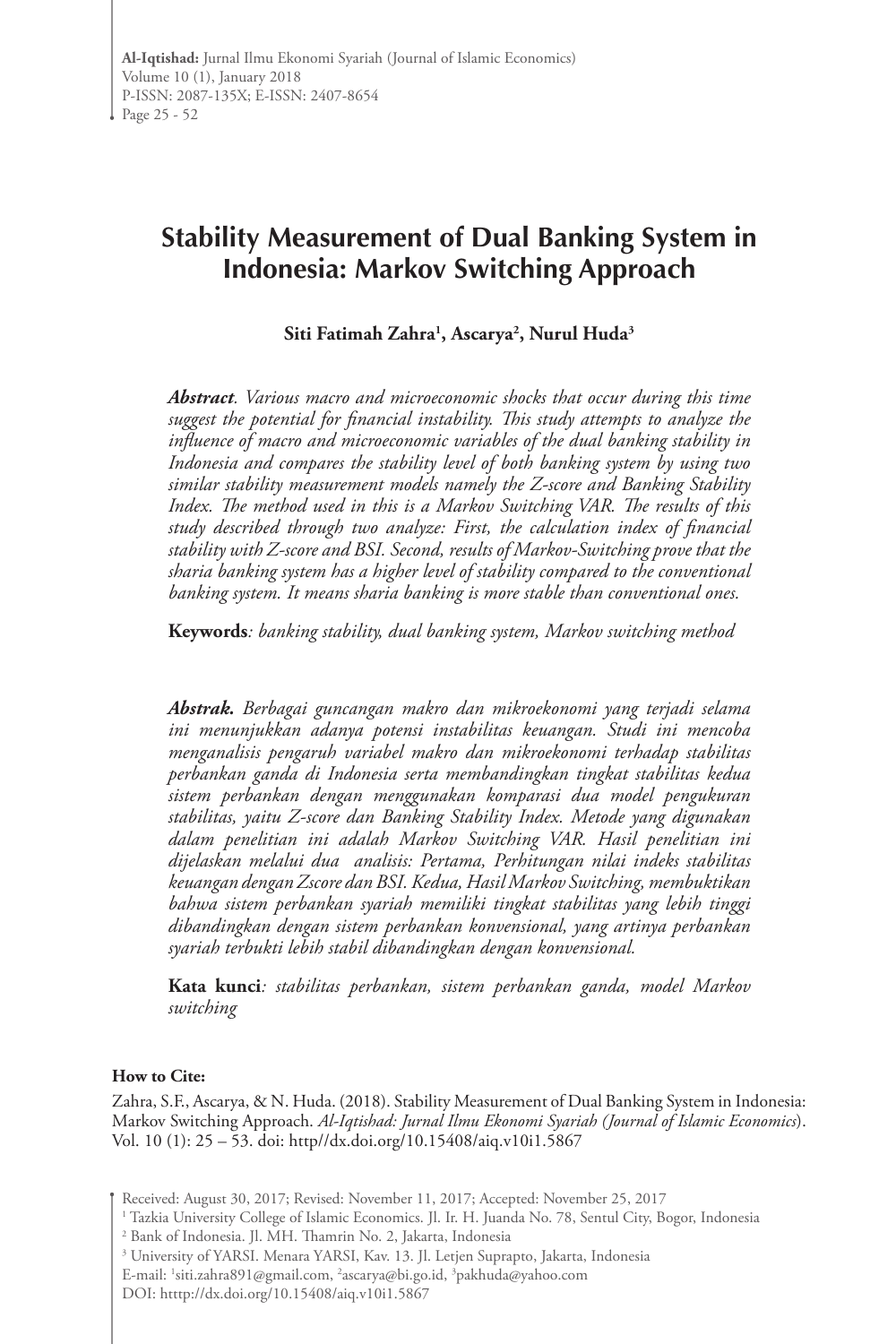# **Introduction**

Financial sector stability is an essential prerequisite to keep the sustainable and stable economic growth. According to Swamy (2014), financial stability and macroeconomic stability linked since financial stability will be vulnerable if price stability and macroeconomic stability cannot control. Some studies indicate that higher market power lies on the banking market with the higher level of instability. Even banks are better on the capital side; the risk of failure remains top-- especially the recent market share of banking institutions dominating the financial system. Consequently, banking stability shows greater assumption in ensuring the financial stability.

Along with the rapid pace of economic system, in Indonesia, the financial institution as an intermediary tool is also growing. Since the birth of law no. 19 of 1998 that amends the law no. 7 of 1992 on banking, the term of the dual banking system that is conventional bank system and sharia bank system appears. Based on the total assets of the financial system, the banking industry still dominates the financial system in Indonesia recently—proven by a market share of 80.75% of total asset of the financial institution by the end of 2015.



Figure 1. The Total Assets of the Financial System in Indonesia

Source: Financial Stability Review Report Bank Indonesia (2015)

The financial system of a country considered stable when it is durable and resistant to various economic disturbances so that it is still able to perform the function of mediation, conduct the payments, and spread the risk well. Also, Ascarya et al. (2009) state that the success of a financial system can be seen either from its performance in allocating optimally economic resources or from the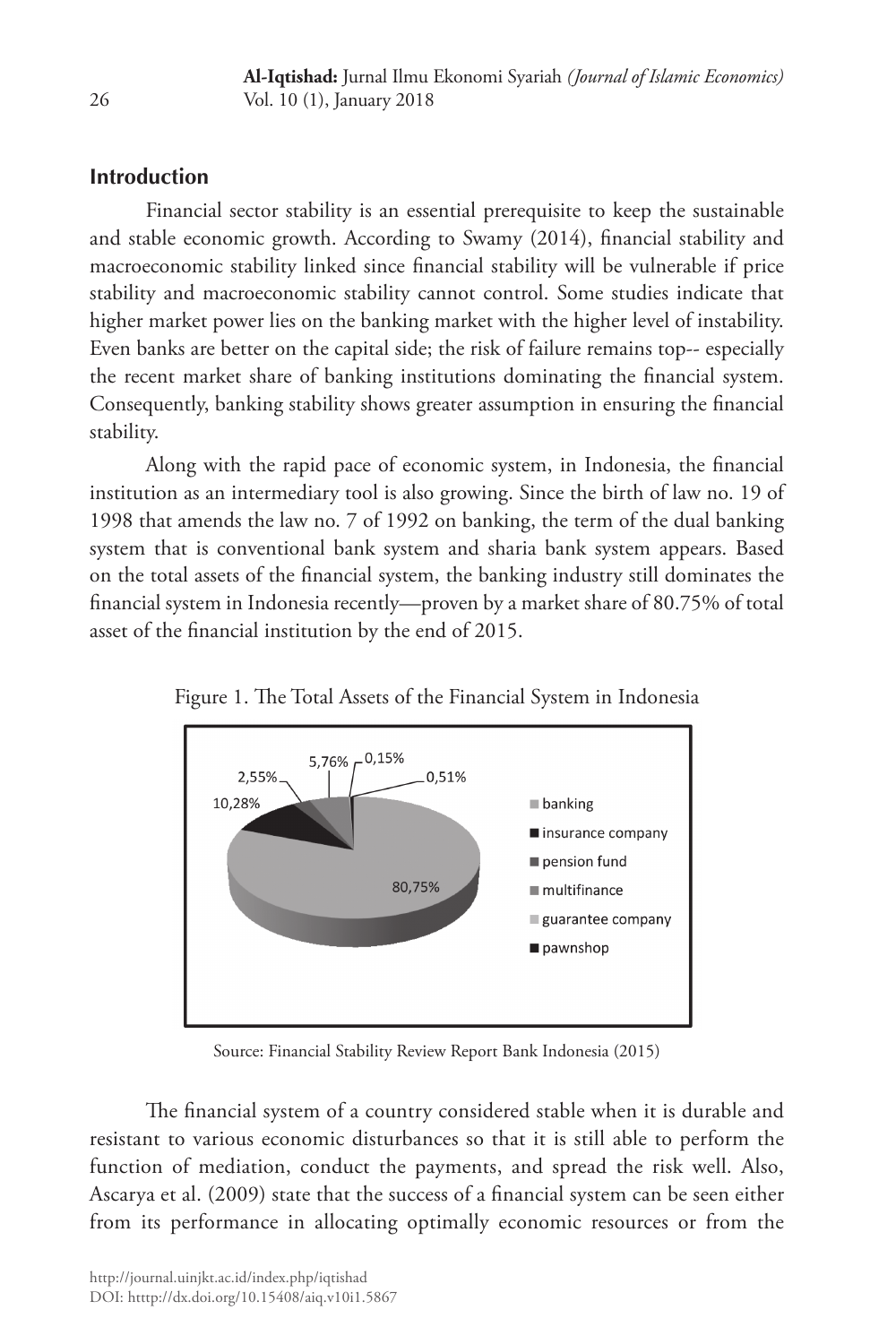stability of the financial system in facing the shocks sourced from both financial side and macroeconomic side. From the financial side, its shocks are the nonperforming loan (NPL) / non-performing finance (NPF). Meanwhile, from the side of microeconomic, that shock is caused by the sharp changes in exchange rates.

The phenomenon of global financial instability seen with the various crises occurs in the world including those that hit Indonesia. According to Laeven and Valencia (2012), some recent banking crises are the most expensive crisis regarding fiscal expenditure and output losses. IMF identifies that from 1970 through 2011, in total, there were 147 banking crises, 218 currency crises (10 of which occurred during period 2008 – 2011) and 66 government debt crises (10 of which occurred during 2008-2011). Among those crises, 68 were twin crises, and 8 were triple crises.

One of the most critical crises of Asian economies, including Indonesia, is the crisis that began in the mid-1997 affecting the value of currencies, stock markets, and asset prices of several countries in Southeast Asia. Its crisis commenced in Thailand and Malaysia, later Indonesia and several countries were also impacted. In Indonesian banking sector, the crisis of exchange rate has disrupted the intermediary function characterized by the number of banks becoming insolvent. This crisis happened because the vulnerability to debt position in USD (\$) increased so that it burdened the bank liability (Muti'ah, 2010).

As the consequence of that monetary crisis, on August 14, 1997, Bank Indonesia was forced to free the exchange rate of rupiah against foreign exchange, mainly USD and let it fluctuated freely—free floating system replaced the government's managed floating system since the devaluation on October 1978. Therefore, Bank Indonesia no longer intervened in the foreign exchange market to support the rupiah exchange rate, so that market forces merely determined the exchange rate. The rupiah exchange rate then depreciated rapidly and sharply from an average of Rp. 2,450 per \$ in June 1997 to Rp 13,513 at the end of January 1998. However, had it strengthened again to around Rp 8,000 in early May 1999 (Tarmidi, 1998).

Also, the crisis that occurred in 2008 also gives the significant impact on the state of the Indonesian economy. That crisis gave negative sentiment to the Indonesian financial market, as shown by the drop in IDX Composite to 1400, which simultaneously forced the rupiah exchange rate above the psychological limit of Rp 9,500.00 per USD. Pressures on national exports and foreign investment and uncertainty over commodity prices would affect the outlook for inflation (Regional Economic Quarter III / 2008: 2).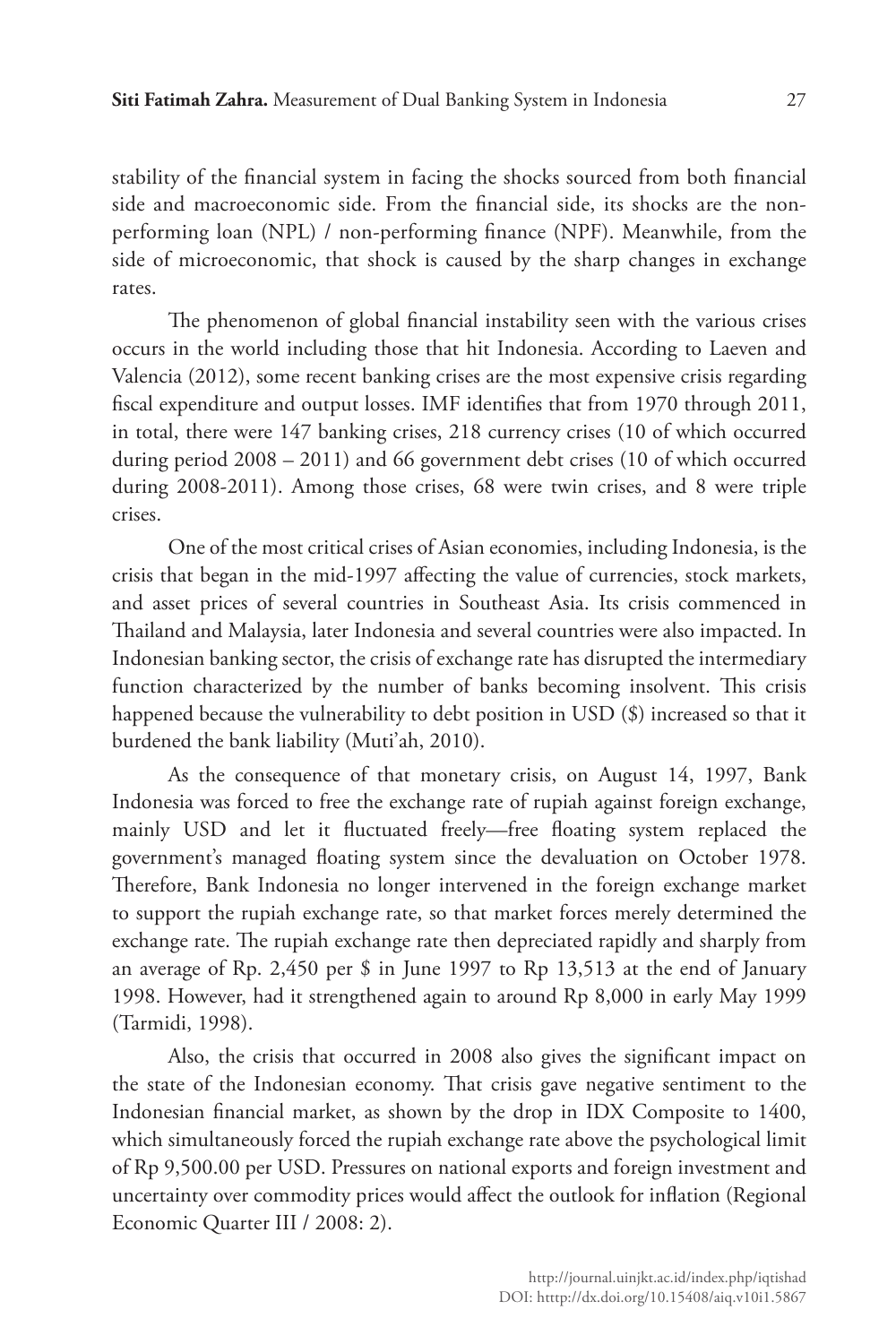The financial crisis in Indonesia also re-occurred in the last two years, namely in 2013 by rupiah depreciation against USD. The rupiah exchange rate depreciated by 5.77% month to month (mtm) to Rp 11,963 per USD or on average it experienced the depreciation by 2.42% (mtm) to Rp 11,624 per USD. Moreover, based on the data from the Central Bureau of Statistic Indonesia (BPS), on January 2016, rupiah was depreciated by 0.96% against USD. The lowest average national rate of rupiah exchange rate against the USD occurred in the third week of January 2016 at Rp 13,863.13 per USD. Its depreciation of the exchange rate was mainly triggered by market players' negative sentiments against the tapering-off plan as well as the effect of Indonesia's current account deficit. Bank Indonesia assessed the rupiah depreciation was still in line with the development of regional countries' currencies. Further, Bank Indonesia would continue to maintain the stability of the Rupiah exchange rate in line with its fundamental values to support a controlled economic adjustment (Bank Indonesia 2013).

The depreciation of the rupiah exchange rate has a real impact on the economic activities of entrepreneurs whether it is large, medium, small or micro. For some Indonesian entrepreneurs, the depreciation of the rupiah exchange rate has disrupted the operations of companies with components of imported or paid production costs with USD. The higher the import content, the more the rupiah needs to be exchanged in the same dollar value. The various crises that have occurred affect the condition of state economy through macro and microeconomic variables directly or indirectly. According to the report of Bank Indonesia Financial Stability Review (2015), in 2015, the global financial market condition experienced a devaluation triggered by uncertainty in the direction of monetary policy in the United States (USA). Sentiment in global financial markets coupled with the weakening performance of the Indonesian economy impact the increasing pressure in Indonesian financial markets. In the midst of external and domestic challenges, banks still have good resilience through their performance has slightly declined. Banking resilience can identify with the capital level that is relatively stable.

However, the performance of banks has slightly declined—banking intermediary function somewhat weakens in line with the slow growth in Bank Loan to Deposit (LDR). The slowing economic growth, on the one hand, has led to slow credit growth, while on the other hand, it has increased the growth of third-party funds of banks. Its combination encourages the decline of the loan to deposit (LDR). The decrease in bank performance is also reflected in the efficiency and return on assets (ROA) that has declined. The decline in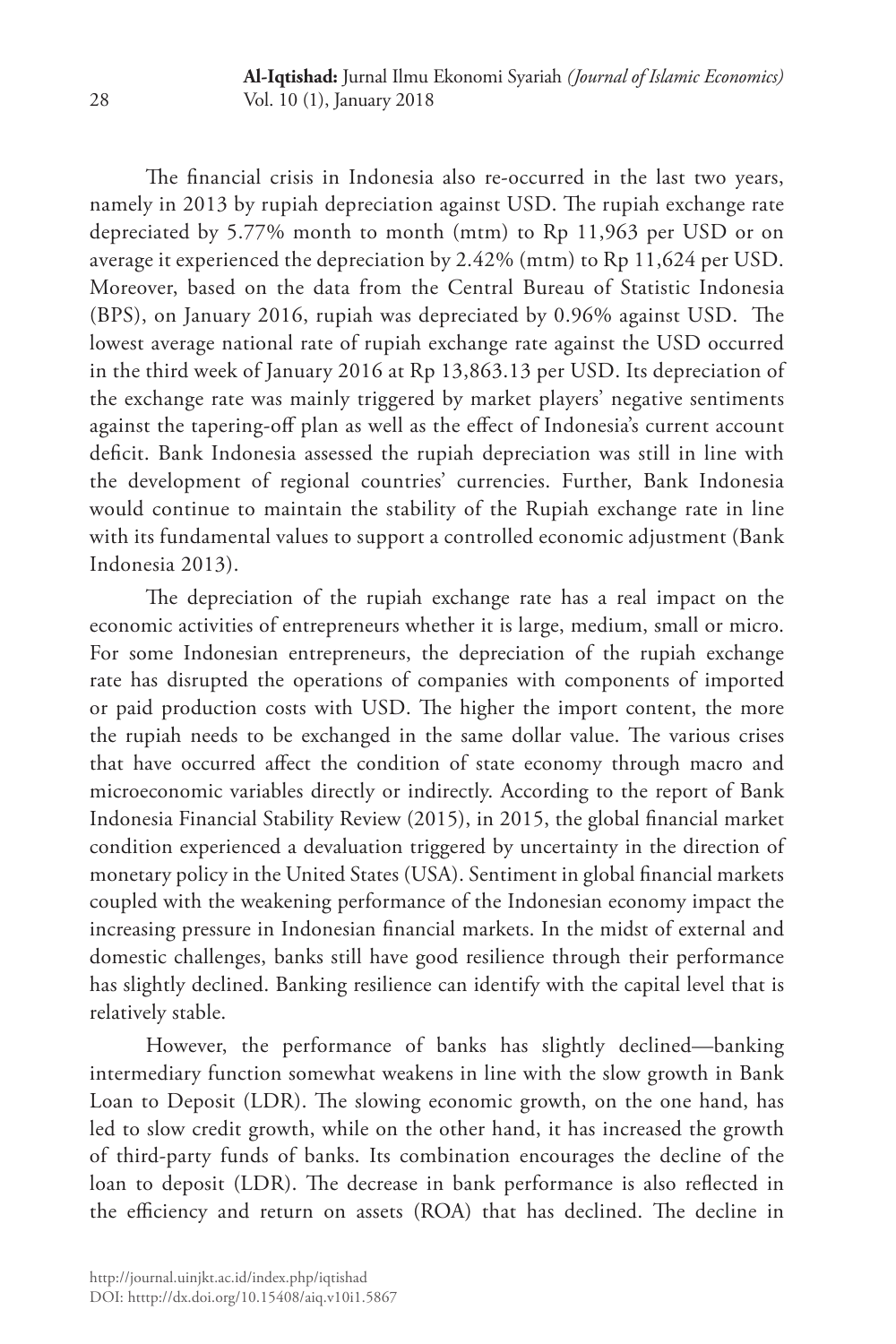the efficiency of the banking industry can also identify by an increase in the operational efficiency ratio (BOPO). Its decrease in efficiency is the cause of the decline in the profitability of the banking industry. This situation increasingly awakens the government and various economic regulators on the importance of financial system stability. It is because the instability of the financial system will produce horrible impacts that are the loss of public confidence and slow economic growth and income.

The existence of dual banking system implementation becomes an object discussed by the researchers in looking at the level of banking stability with various measurement models. In some studies, the sharia banking system is regarded to be more stable in experiencing macroeconomic shocks than conventional banks. This phenomenon proven by the large number of studies conducted by Darrat (1988, 2002), Kia (2001), Iqbal (2001), Kia and Darrat (2003), Čihák, et al. (2007; 2008), Ascarya, et al. (2009), Beck, et al. (2010), Anisak (2010), Akhter, et al. (2011), Nurfalah (2015). However, in another study conducted by Ichsan (2012), which used Banking Stability Index (BSI) approach as performed by (Segoviano, 2009: Ghosh, 2011). It found that sharia banks are no more stable than conventional banks in which the percentile of conventional banking stability index is higher than sharia banking stability index. Additionally, the volatility of sharia banks is higher than that of conventional banks. However, the level of stability distribution of sharia banks is more evenly distributed compared to conventional banks.

Based on the difference in the results of these measurements, it is interesting to conduct the further study related to banking stability in this dual system. Therefore, this study tries to measure the level of stability of sharia and conventional banking system with two stability measurement model (BSI and Z-Score) to know which banking system that is more stable in facing macro and microeconomic variable shocks.

## **Literature Review**

#### **Financial System Stability**

Many economic participants, especially financial market participants, have recognized the term financial stability. In principle, financial stability relates to 2 elements, namely price stability and financial sector stability including financial institutions and financial markets that support the entire financial system. If any of these factors are disrupted or unable to run correctly, other elements will be affected in one hand (Nasution, 2003). According to law no. 9 of 2006, the stability of the financial system is a condition of the financial system that works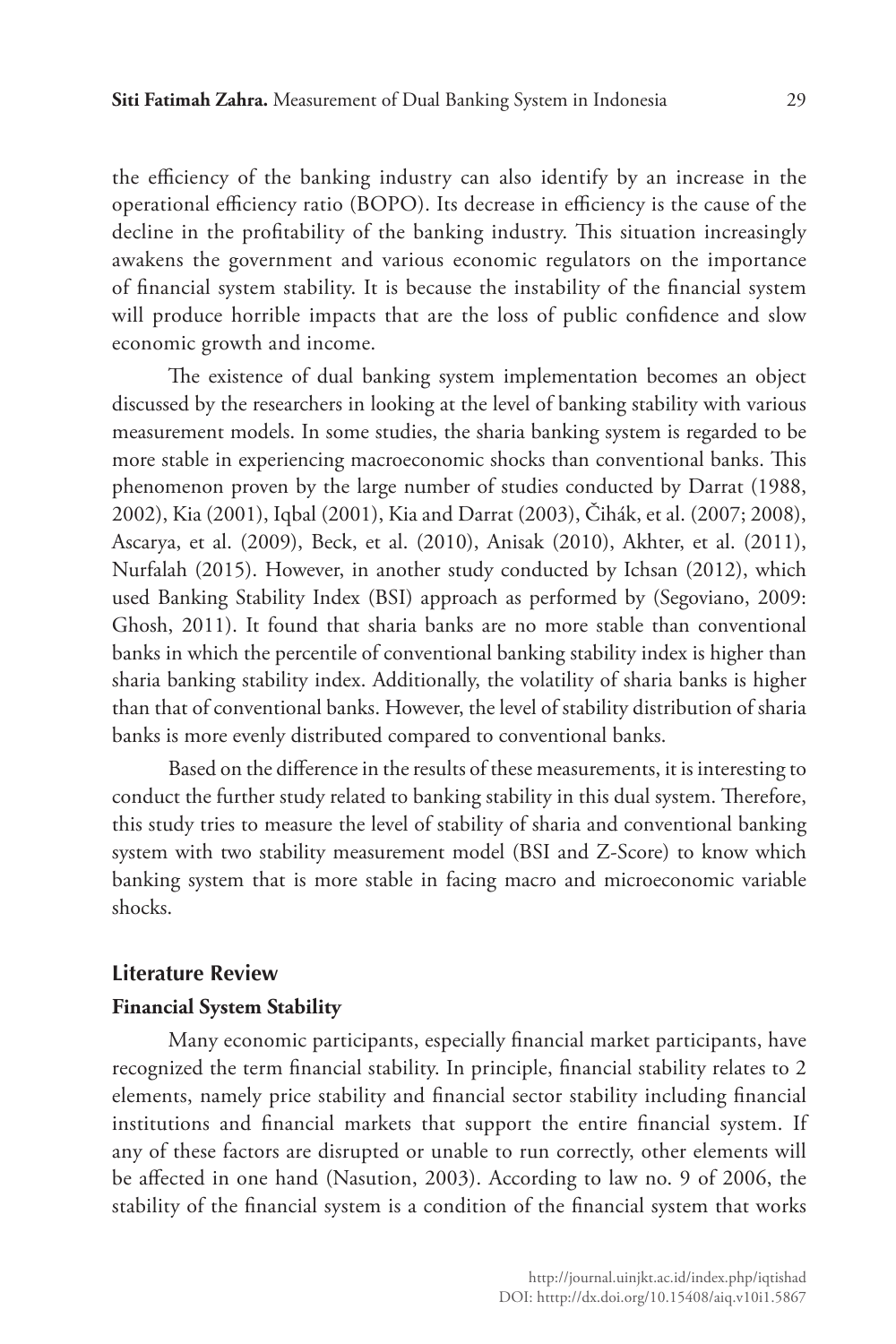effectively and efficiently and able to survive on the internal (within the country) or external (abroad) fluctuation. International Monetary Fund (IMF) states that the financial system considered stable when it can avoid the fall of financial institutions in large numbers and intermediary system interference. Also, Bank Indonesia (BI) also states that a stable financial system is a reliable and resistant financial system in facing various economic disturbances—it can perform the intermediary function, conduct payments and spread the risks well. The risks in a financial system that often experienced are such as credit risk, liquidity risk, operational risk and market risk (Bureau of Financial System Stability of Bank Indonesia, 2012).

In the Islamic financial system, according to Iqbal (1997), the primary framework is a set of rules and laws, collectively referred to sharia, regulating economic, social, political and cultural aspects of Islamic society. Sharia comes from the Qur'an and Sunnah. Ascarya (2009) says that there is no fundamental difference of the scopes or elements that exist in the conventional financial system and Islamic financial system. They are just distinguished by the norms and values that had adopted. The stability of Islamic finance system, in the view of the classical Muslim scholars, occurs when the flow of money from deposits to investment goes smoothly—there is no source of funds that are idle or not utilized.

Four related factors are supporting the creation of financial system stability; (i) a stable macroeconomic environment; (ii) a well-managed financial institution; (iii) effective oversight of financial institutions; and (iv) a secure and reliable payment systems. If there is an interruption in one of the sub-sectors, it will extend to other subsectors (Illing and Liu, 2003; Gadanecz and Jayaram, 2008).



Figure 2. Factors in supporting Stable and Healthy Financial Stability

Source: Booklet of SSK DPNP, Bank Indonesia (2007)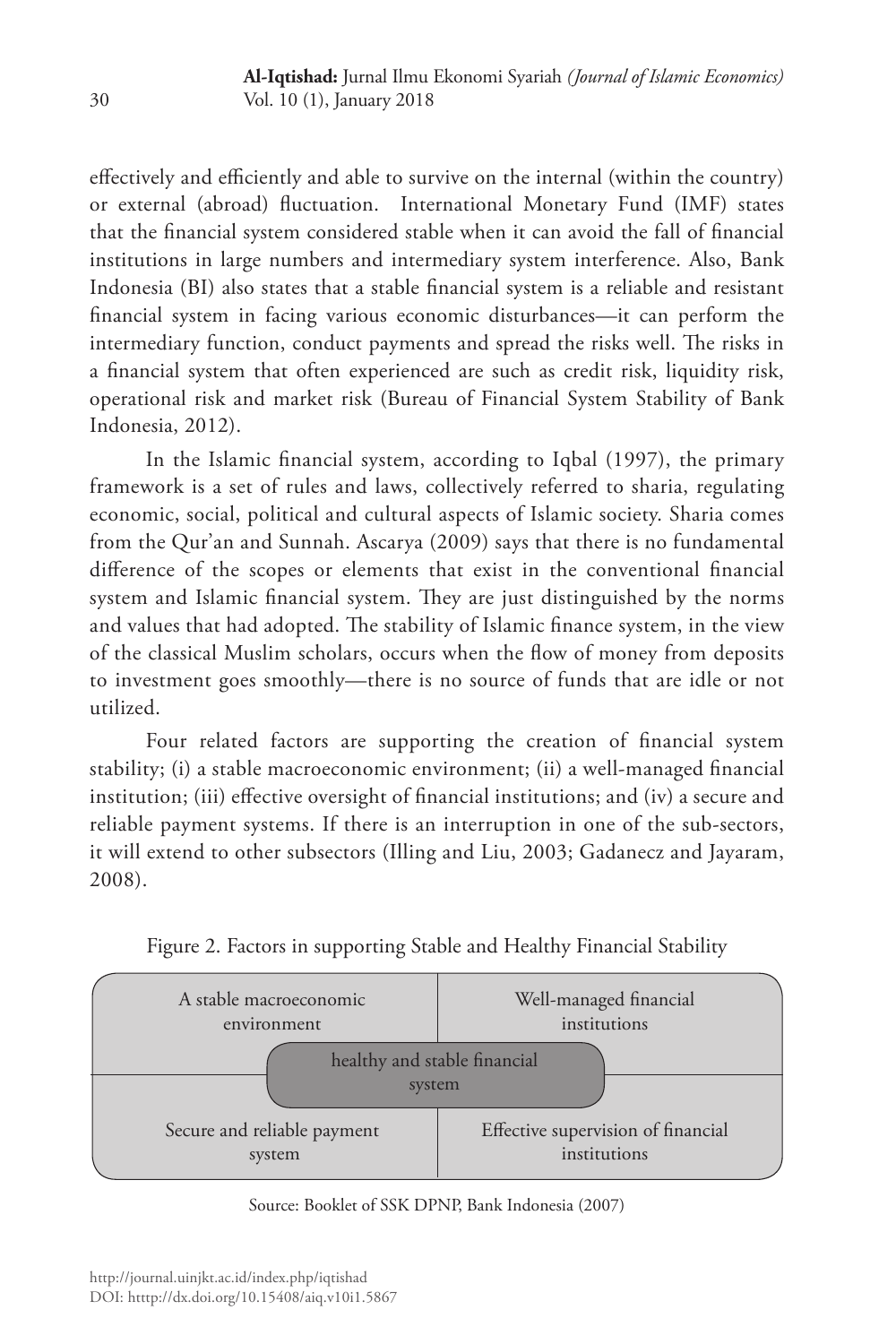The increasing trend of global financial sector supported by technological developments causes the financial system to become more integrated without time lag and borders. Moreover, financial product innovation is increasingly dynamic and diverse with the increasing complexity. These developments not only cause the sources of financial system instability to increase and be more varied, but these also lead to the more difficult situation to overcome the uncertainty. As a G-20 member, Indonesia commits to implement the Financial Sector Assessment Program (FSAP) in 2016. The FSAP aims to assess the stability and development of the national financial sector comprehensively to maintain the stability of the financial system implemented every 5 (five) years. Indonesia has firstly followed FSAP in 2009/2010 (LPS, 2016).

To know the sensitivity of a financial system in experiencing macroeconomic variable shocks, one can do with macro stress testing proposed by the IMF and World Bank. Stress in the financial sector can measure through risk proxies in each financial sub-sector. There are several studies in measuring and analyzing the financial stability based on the caused stress. Financial stability seen from the proxy of stress by performing Financial Stress Index (FSI) in the financial sector can be taken advantage as a measure of financial sector stability such as done by Illing and Liu (2003), Morales and Estrada (2010), and Korohama (2013).

There are also assessments by using aggregate financial stability index like a study by Gersl and Hermanek (2006). They construct aggregate financial stability with indicators based on the FSI value of the IMF for the Czech Republic. A study by Verlis (2010) which aims to see stability in Jamaica from 1997 to March 2010 using microeconomic, macroeconomic indicators, and the performance factors of the banking sector. Albulescu (2010) that examines the financial system of Rome, with an index built on the financial system, vulnerability, strength, and indicators of international economic conditions.

Other measurements can also make by formulating a Financial Stability Condition Index (FSCI) based on variables sourced from market information and balance sheet from financial institutions and other economic actors. This index performed by Van Den End and Tabbae (2005) in examining the financial stability of the Netherlands and Van Den End (2006) in reviewing the financial stability of the six OECD member countries. The study of financial system stability measurement in Indonesia by using Financial Stability Index (FSI) has been conducted by Irawan (2006), Haddad et al. (2007), and Ascarya et al. (2009) by using banking, capital market and money market, variables.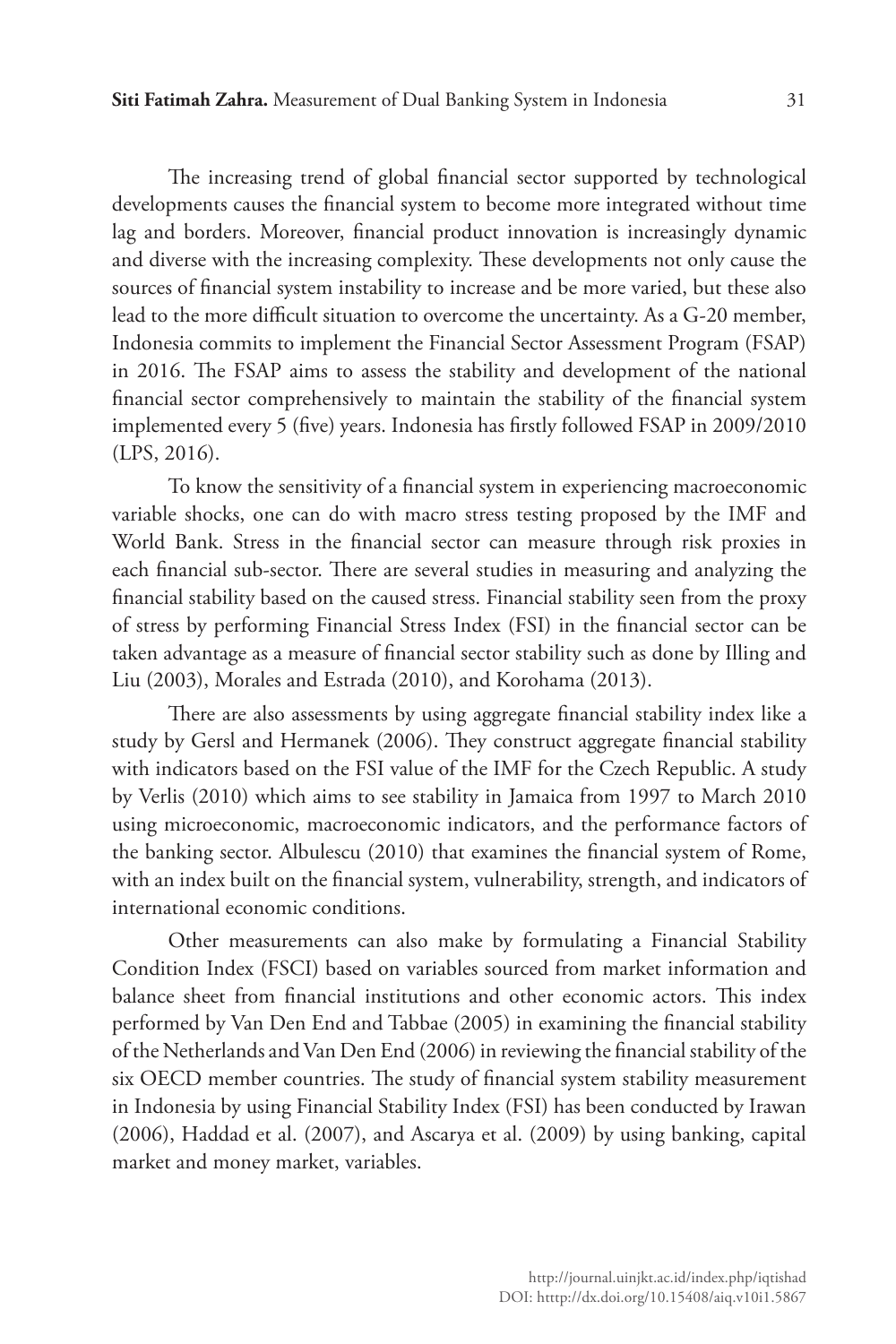# **Measurement of Banking Stability**

The measure of banking stability in this study uses two calculation models namely Banking Stability Index (BSI) and Z-Score. The Banking Stability Index has widely used in previous studies (Segoviano, 2009; Ghosh 2011; Ichsan 2012; Mucheva and Magdalena 2013; Kočišová 2014). Similarly, Z-Score also has been used in the studies of (Čihák et al. (2007; 2008), Beck et al. (2010, 2012), Zakaria (2013), Ghassan and Taher (2013), Altaee, et al (2013), Tomak (2013), Elbadri (2015).

A study conducted by Ghosh (2011) tries to measure banking stability in India by constructing an index of Banking Stability Index (BSI). Three banking indicators used are: First, Loan-Loss Provision (LLP) ratio to total assets. Second, The ratio of total capital to the risk of total weighted assets; or; capital adequacy ratio (CAR). Third, Probability of Return on Asset (ROA) measured from the ratio of profit after tax to total assets.

These indicators derived from three main dimensions of banking operations: stability, health, and profitability, in which the higher values of these indicators indicate an increase in bank operations on that aspect. While the ROA, as a considerable measure of bank profitability in the literature, is also widely used as a measurement of stability and health banking (Ghosh, 2011).

In the calculation, BSI consists of two stages, namely:

$$
d = \frac{A_i - m_i}{M_i - m_i} \dots \dots \dots \dots \dots \tag{1}
$$

Information:

I = indicator i is the index for each dimension I  $(d_1)$ 

 $A =$  the actual value of each variable

 $M$  and  $m$  = the maximum and minimum values of dimension  $i$ 

Furthermore, values that are higher than  $d_i$  suggest a higher achievement level of the bank in that dimension. In the n-dimensional space, the index used in the following equation:

$$
BSI_j = \frac{\sqrt{\sum_{i=1}^{n} (1 - d_i)^2}}{\sqrt{n}} \dots \dots \dots (2)
$$

Given that this BSI index has minimum and maximum values that naturally may vary according to time, it indicates that this BSI index has the right flexibility in the calculation. It is quite possible to compare the level of banking stability over time, and it is also relative to other banks. Thus, this index is considered highly dynamic and flexible (Ghosh, 2011).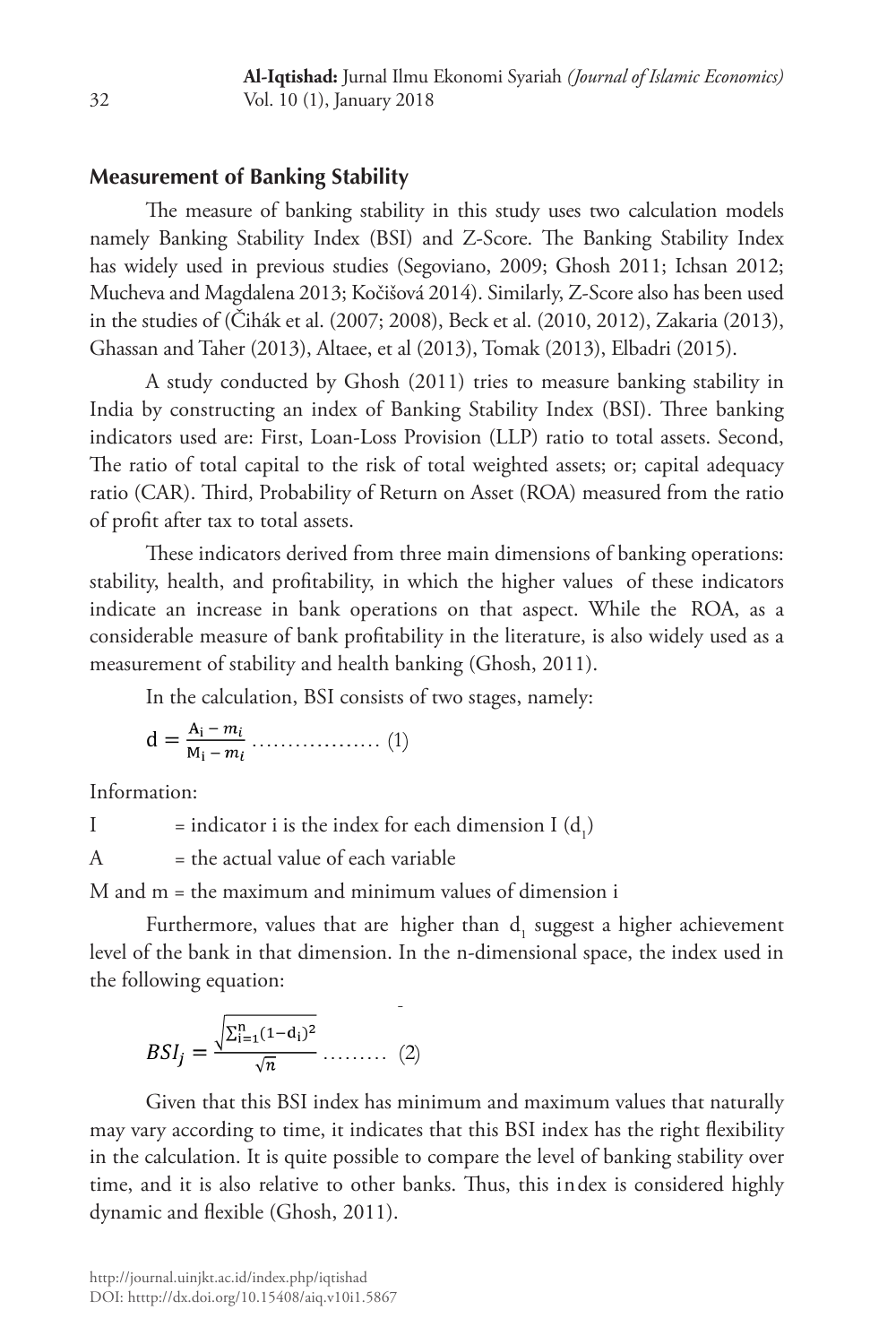The Z-Score variable has widely used in previous studies as an indicator in determining the level of banking stability. IMF also uses z-score to evaluate bank stability. The Z-score calculation based on the historical accounting data of the bank's financial statements that is a combination of three indicators, such as: capital adequacy, profitability and volatility measures. (Altaee, 2013). The banking sector will go bankrupt or even crisis if the percentage of assets is lower than the percentage of the loan value (Čihak et al., 2008). The Z-Score equation formulated as follows:

 $Z \equiv (k + \mu) / \sigma ROA$  ........ (3)

Z-score is a function of total equity and reserves/total assets added with the average return on assets (ROA) and divided by the standard deviation of ROA. The greater the result of z-score the more the conditions stable (Čihak et al., 2008).

In the study of Altaee et al. (2013: 96) explains that the calculation of Z-score value can calculate as  $z = (k + μ) / σ$ . Where k is the percentage of capital and reserves of total assets, μ is the average percentage of ROA (net income of total assets), and σ is the standard deviation of ROA as a proxy of return volatility. The higher the z-score values, the lower the risk of default, and vice versa. The higher σ indicates the instability of bank earnings that decrease the amount of z-score.

In this study, the measurement of banking stability made by using z-score because it is considered to be fair and more relevant to measure the stability of banking regarding that banking is a financial institution that is high riskhigh return. From the results of this z-score, it known which banking system is more stable because when the z-score is higher, the occurrence of bankruptcy is lower. The measurement of bankruptcy in various financial institutions has a category of stability assessment through a z-score range, i.e., the score above 2.90 categorized as "solvent," the score between 2.90 - 1.20 categorized as "a gray area," and the score is below 1.20 is categorized as "insolvent." (Altman in Anisak, 2010).

# **Previous Studies**

Rahim and Zakaria (2013) compare financial stability between sharia banks and conventional banks operating in Malaysia during the period 2005-2010. The research sample consists of 17 sharia banks and 21 conventional banks using panel data analysis. This study uses Z-Score and NPL to total credit as a proxy indicator for financial stability. The results show that sharia banks are more stable than conventional banks. Also, this study also finds that all factors affecting the stability of sharia and conventional banks remain the same, except the income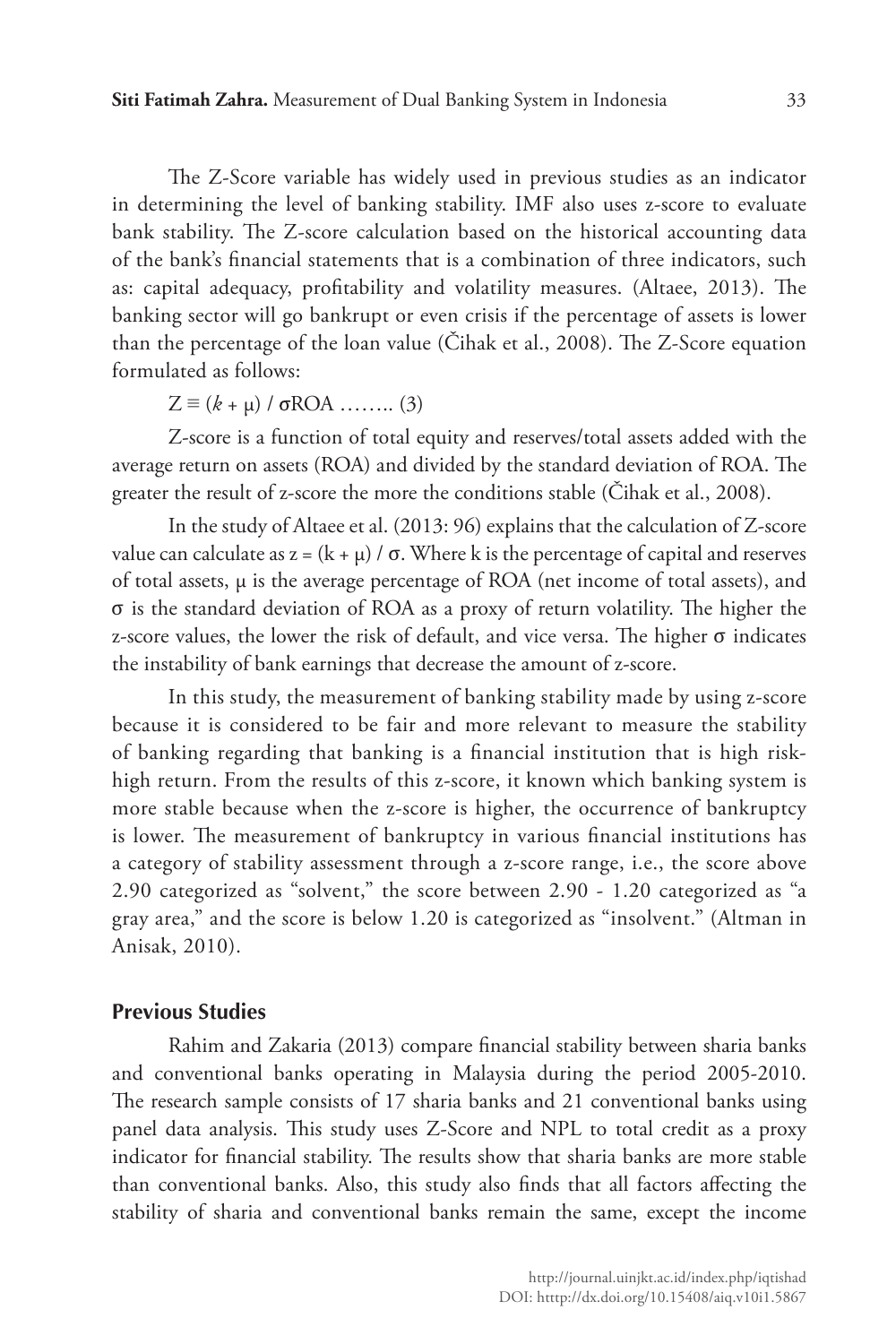diversity index. Stability in sharia banks is not determined by income diversity as conventional banks did. This fact explains the reason of why sharia banks remain stable compared to convention banks during the recent crises when various sources of bank income have been affected by negative impacts.

Ichsan (2012) tries to see dual banking stability in Indonesia in the 2005- 2011 period using independent variables: IPI, BI Rate, Exchange Rate, Inflation, Money Supply (M2), and a dependent variable: Banking Stability Index (BSI). The method used is VAR VECM. The result of BSI shows that sharia bank is not more stable than the conventional bank where the percentile value BSI conventional banks is more significant than BSI sharia banks, and volatility level of sharia bank is higher than the conventional bank. However, the distribution level of sharia banking stability is more evenly distributed compared to conventional banks. Variables that are prone to shake the stability of conventional banks are Inflation (8.56%), BI rate (4.09%), and Money Supply (2.07%). That is in contrast with the stability of sharia banks that are only vulnerable to inflation (18.56%) and income (8.46%).

Simorangkir (2012) examines several types of banking to serve as a detection sample of early warning occurrence of the crisis. This examination includes Government Bank (BP), Private Bank (BS), Foreign Exchange Bank (BSD), Non-Foreign Exchange Private Bank (BSND), Foreign Bank (BA), Mixed Bank (BC), Frozen Bank Business Activity (BBKU) and Frozen Operational Bank (BBO). The results of this study indicate that the Markov Switching (MS) model produces robust results as an early warning indicator of bank runs. This condition reflected in the test results of the actual results in 102 banks showing the MS result only gives the wrong signal in the range of 0.69% to 2.08%.

Ghosh (2011) examines the stability of 28 banks in India in the period 1997-2007. The dependent variable used is Banking Stability Index (BSI) because this index is considered to have a degree of flexibility in comparing the level of stability over time. While the independent variables are Total Assets, Cost Income Ratio (CIR), Real Loan Growth, Branch Growth, Merger, Herfindahl Index, Real GDP Growth, Real Interest Rate, and Divestment. Regression analysis method used in this study. The results indicate that the expansion of branches allows for better diversification of risks that result from a positive impact on BSI. Growth in GDP growth and a decrease in real interest rates may lower the possibility of bank failures. The existence of government investment, the presence of foreign banks, and competition (as measured by Herfindahl Index) give a positive effect on banking stability improvement (BSI).

Čihák et al. (2008) measured banking stability using data from 1993 to 2004. The measurement of banking stability did by using regression analysis (OLS) on

34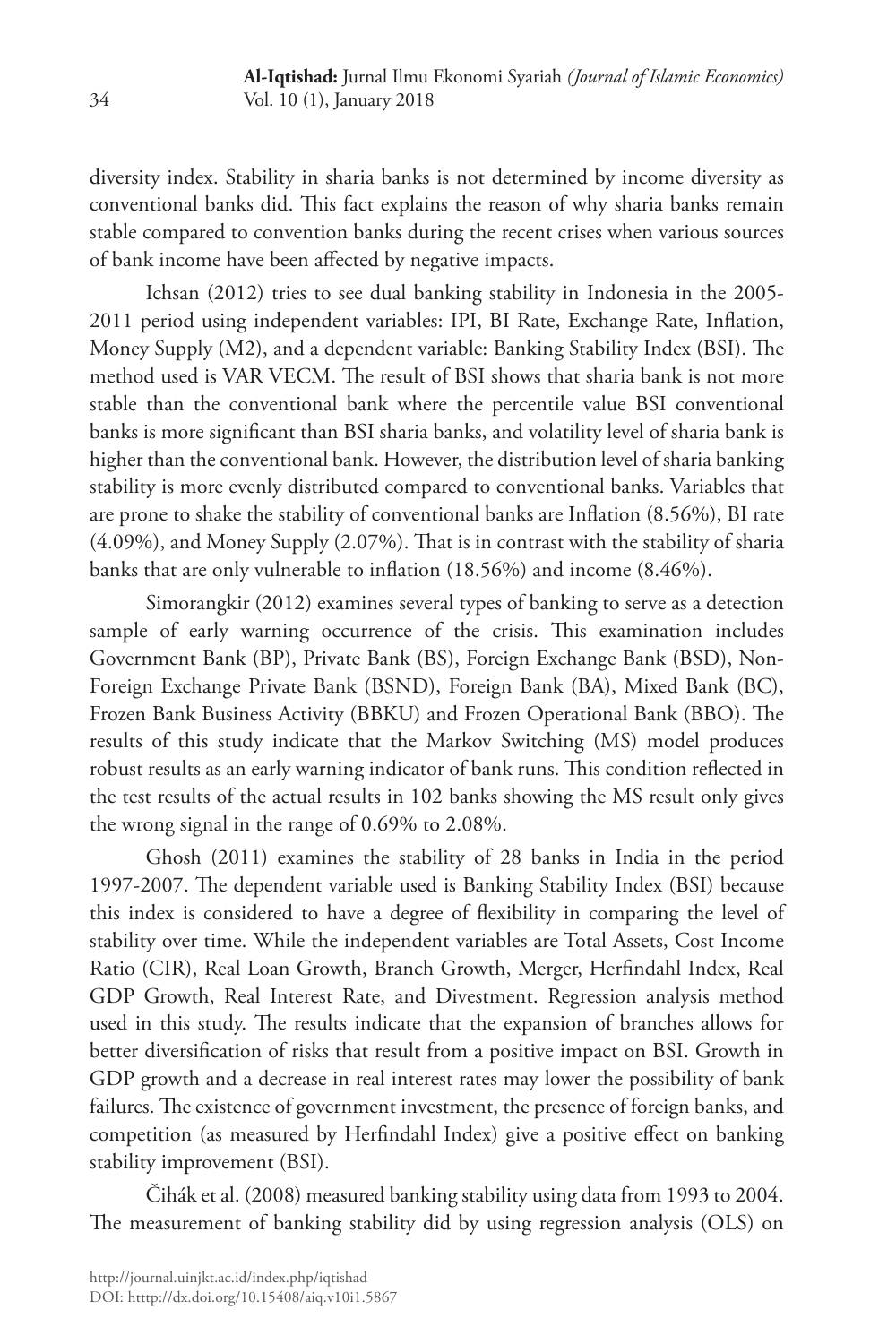banking z-score value. Independent variables used include macroeconomic variables (GDP, inflation, exchange rate depreciation), Herfindahl index (seeing the financial stability of total banking assets of a country), and governance indicators (GCG). While the dependent variable used is the value of Z-score, which are a function of capital, reserve bank, an average return of assets divided by standard deviation from ROA. The results of this study, in cross-country, prove that sharia bank is more stable than the conventional bank. The most significant average z-score scores are the smaller sharia banks, large conventional banks, small conventional banks, and large sharia Banks. The macroeconomic variables that have the most significant effect on stability are exchange rate depreciation, while GDP and inflation are not very substantial.

Kusuma and Duasa (2017) trying to build an early warning system for preserving financial system stability. This research suggests that there are several indicators that able to figure out the resilience of Islamic banking. They also suggest that the resilience of Islamic banking needs to supported by the resilience in the real sector.

#### **Method**

The data used in this study are secondary data in the monthly form obtained from Bank Indonesia namely Economic and Financial Statistic Bank Indonesia (Indonesia: SEKI-BI), Financial Services Authority (Indonesia: OJK) that are Indonesian Banking Statistics (SPI-OJK) and Sharia Banking Statistics (SPS-OJK), and Bureau Central of Statistics. It also uses period data between January 2006 and December 2015.

Generally, in this study, there are four equation models—the two use dependent variable z-score, and the rests use a dependent variable of banking stability index (BSI).

#### **Z-score equation model**

- Model 1: Z-score\_K<sub>t</sub> = A<sub>0</sub>+ A<sub>1</sub> IPI<sub>t-i</sub> + A<sub>2</sub> INF<sub>t-j</sub> + A<sub>3</sub> EXC<sub>t-k</sub> + A<sub>4</sub> BR<sub>t-l</sub> + A<sub>5</sub> DBK<sub>t-m</sub> +  $A_{6}$  CAR<sub>t-n</sub> +  $A_{7}$  LDR<sub>t-o</sub> +  $A_{8}$  PUAB<sub>t-p</sub> +  $\varepsilon$ t ........(4)
- Model 2: Z-score\_S<sub>t</sub> = A<sub>0</sub> + A<sub>1</sub> IPI<sub>t-i</sub> + A<sub>2</sub> INF<sub>t-j</sub> + A<sub>3</sub> EXC<sub>t-k</sub> + A<sub>4</sub> BR<sub>t-l</sub> + A<sub>5</sub> DBS<sub>t-m</sub> + A6 CARt-n + A7 FDRt-o + A8 PUAS t-p + εt ……(5)

#### **BSI equation model**

Model 3 : BSI<sub>-</sub>K<sub>r</sub> = A<sub>0</sub> + A<sub>1</sub> 
$$
IPI_{r,i}
$$
 + A<sub>2</sub>  $INF_{r,j}$  + A<sub>3</sub>  $EXC_{r,k}$  + A<sub>4</sub>  $BR_{r,l}$  + A<sub>5</sub>  $DBK_{r,m}$  + A<sub>6</sub>  $CAR_{r,n}$  + A<sub>7</sub>  $LDR_{r,o}$  + A<sub>8</sub>  $PUAB_{r,p}$  +  $\epsilon t$  .........(6)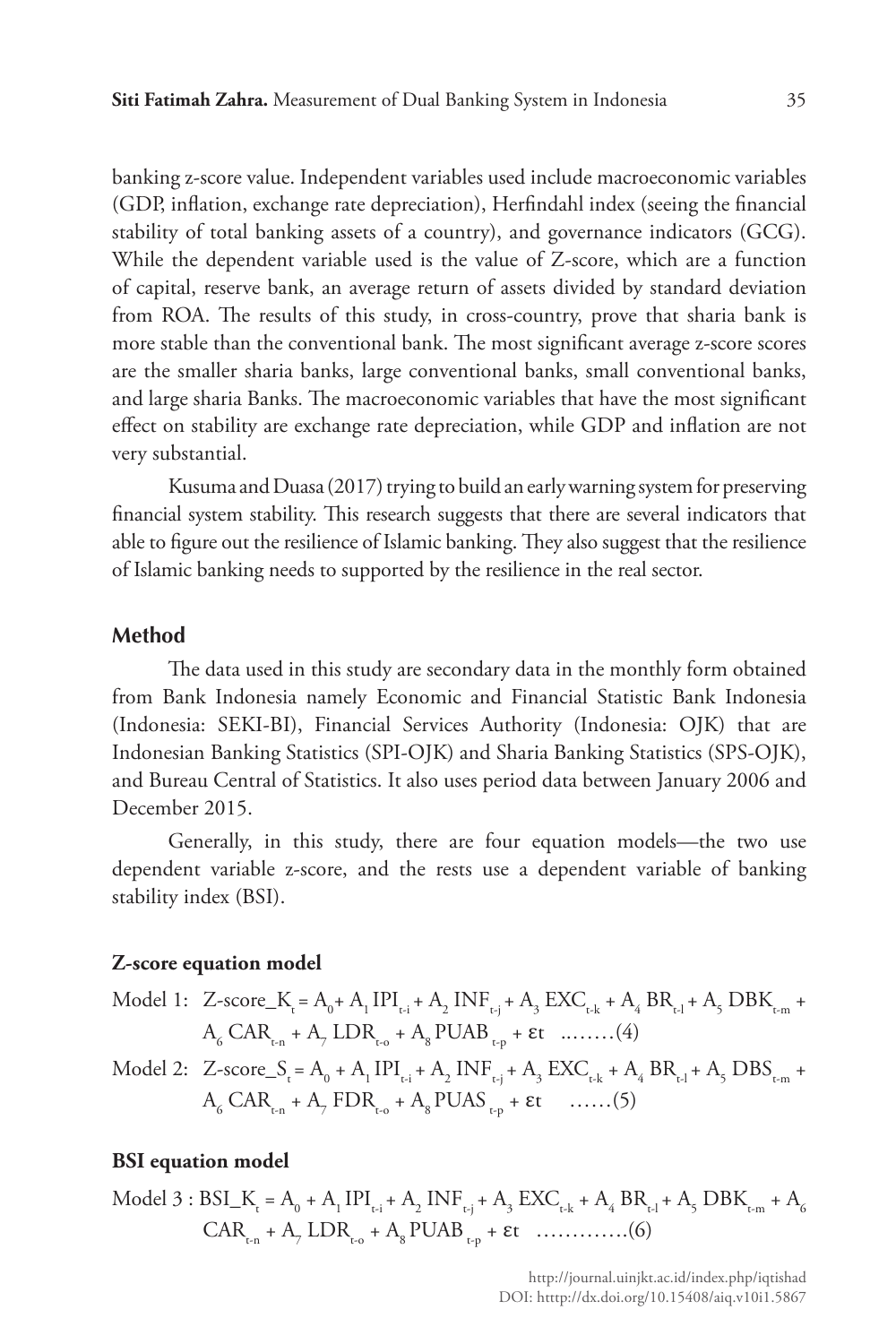Model 4 : BSI<sub>-</sub>S<sub>t</sub> = A<sub>0</sub> + A<sub>1</sub> 
$$
IPI_{t-i}
$$
 + A<sub>2</sub>  $INF_{t-j}$  + A<sub>3</sub>  $EXC_{t-k}$  + A<sub>4</sub>  $BR_{t-1}$  + A<sub>5</sub>  $DBS_{t-m}$  + A<sub>6</sub>  
CAR<sub>t-n</sub> + A<sub>7</sub>  $FDR_{t-o}$  + A<sub>8</sub>  $PUAS_{t-p}$  +  $\epsilon t$  .........(7)

The development of research using Markov switching model has increased. Since Hamilton firstly introduced it in 1989, some researchers were then interested in developing this method to understand the dynamics of econometrics in the business cycle. The Markov switching model that combines the linear autoregressive model with the Markov chain model is the autoregressive Markov switching model. Because the business cycle is one of the dynamics of the macroeconomy that is influenced by several factors, it needs a model that uses several variables as the indicator of the economy. The Markov Switching Vector Autoregressive (MSVAR) model is a nonlinear model that incorporates an autoregressive linear vector model with a Markov chain model using several economic variables that can change conditions to describe the business cycle (Hayuk 2014). Therefore, an appropriate statistical analysis is needed to analyze time series data on the economic and financial variables undergoing regime switching.

By Hans-Martin Krolzig (2006) and Untoro et al. (2014), in this study, the Markov switching model used by the multivariate model is MS-VAR model (Markov Switching-Vector Auto Regression) that can use as an alternative to linear time series model with constant parameters. The general idea of this regime change model is that the parameters of the dimension vector time series K {yt} depend on the unobserved regime variable  $\in \{1, ..., \}$ , which represented by the chance of a state in a particular regime:

$$
p(y_t | Y_{t-1}, X_t, S_t) = \begin{cases} f(y_t | Y_{t-1}, X_t; \theta_i) & \text{if } S_t = 1 \\ f(y_t | Y_{t-1}, X_t; \theta_M) & \text{if } S_t = M \end{cases}
$$

With  $Y_{t-1} = \{y_{t-i}\}\ = \frac{\infty}{1}$  = is the historical value of  $y_t$ ,  $X_t$  which is an exogenous variable, and is the vector parameter at time of regime m.

The Markov-Switching regression model can be defined as follows:

$$
y_t = \begin{cases} X_t \beta_t + u_t, & u_t \, 1 \, s_t \sim N(0, \Sigma_1) & \text{if } S_t = 1 \\ \vdots & \vdots \\ X_t \beta_M + u_t, & u_t \, 1 \, s_t \sim N(0, \Sigma_M) & \text{if } S_t = M \end{cases} \tag{8}
$$

 $X_t$  is the exogenous regressor matrix of size  $(K \times R)$ , and  $u_t$  is the innovation process. The most common forms of the MSVAR process with the  $p$  and  $M$  order of the regime are:

$$
y_t = v(s_t) + A_1(S_t)y_{t-1} + \dots + A_p(S_t)y_{t-p} + u_t, \quad u_t s_t \sim N(0, \Sigma S_t)
$$
 (9)

With value per sample  $y_{_0}, \, \dots \, , y_{_{1-p}}$  is fixed.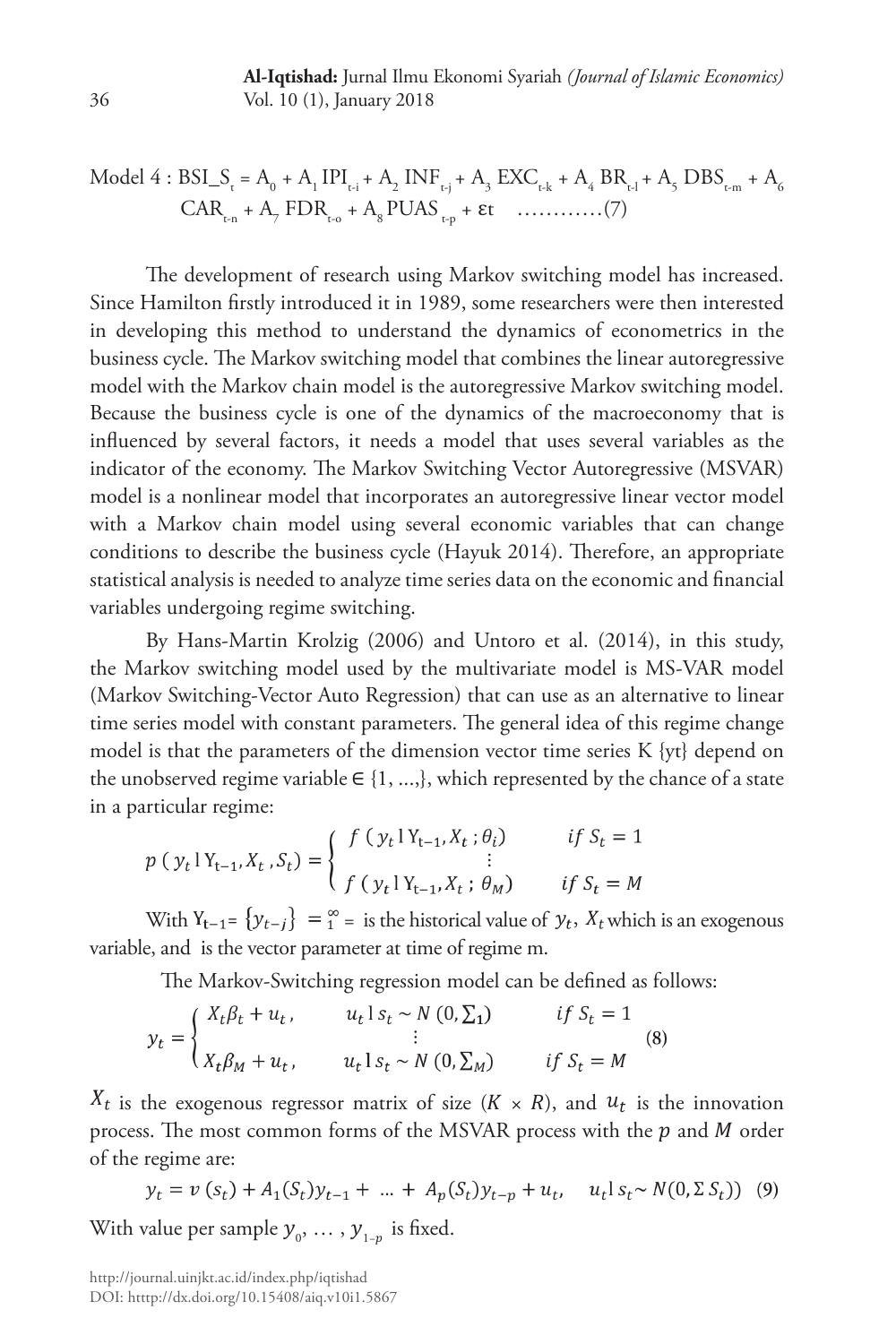There are several specifications of the MS-VAR model in modeling the time series to regime changes. The common notation used for the MS-VAR model specification which indicates which variables are changing against regime change is as follow: M (mean (µ)) ; I (intercept (*v*)) ; A (autoregression parameter(*A<sub>i</sub>*)) ; and H (heteroscedasticity  $(\Sigma)$ ).

| <b>Notation</b>  | μ       | $\boldsymbol{v}$ |             | A.          |
|------------------|---------|------------------|-------------|-------------|
| $MSM(M)-VAR(p)$  | Changed | ۰                | Not changed | Not changed |
| $MSMH(M)-VAR(p)$ | Changed | ٠                | Changed     | Not changed |
| $MSI(M)-VAR(p)$  | ۰       | Changed          | Not changed | Not changed |
| $MSIH(M)-VAR(p)$ | -       | Changed          | Changed     | Not changed |
| MSIAH(M)-VAR(p)  | -       | Changed          | Changed     | Changed     |

Table 1. Types of MS-VAR Model

Source: Untoro et al. (2014)

In all MS-VAR specifications, it assumed that unobserved state  $S_t$  follows a process of first-order Markov Chain process, which explains that the current regime (*S<sub>t</sub>*) depends only on the regime of one previous period S<sub>t-1</sub>.

This study uses latent variables that follow the first derivation of Markov twostate, i.e.  $\{St\}_{t=1}^L$ . Where  $S_t = 1$  is the crisis state and  $S_t = 0$  is tranquil state. Even in this model S is not directly observed, the behavior of the dependent variable  $(Y_{t})$  is free from S<sub>.</sub> that can be notated as follow:

Yt | St  $^{iid}_{\sim}$  N ( $\mu S_t$ ,  $\sigma_{St}^2$ ) (10)

This study tries to compare two measurement models on dual banking. Therefore, there are two dependent variables  $(Y_{t})$  used in each model of this study. Dependent variables are the measure of banking stability, such as: Z-Score and BSI. Referring to Simorangkir's study (2012), in the MS model, the mean and variance of  $Y_{t}$  may change according to the regime. The density (density) of  $S_{t}$  can be formulated as follows:

$$
f(y_t \mid S_t) = \frac{1}{\sqrt{2 \pi \sigma s_t}} \exp \frac{\left[ - (y_t - \mu_{St})^2 \right]}{2 \sigma_{St}^2} \qquad (11)
$$

For  $S_t = 0, 1$ 

Latent variables of regime switching  $(S_t)$  are derived from the following  $P_t$ probability transition matrix. Where  $p_{ij}^t$  is the possibility of displacement of state  $i$  in period t-1 to state  $j$  in period t and  $F$  is the nominal cumulative function cdf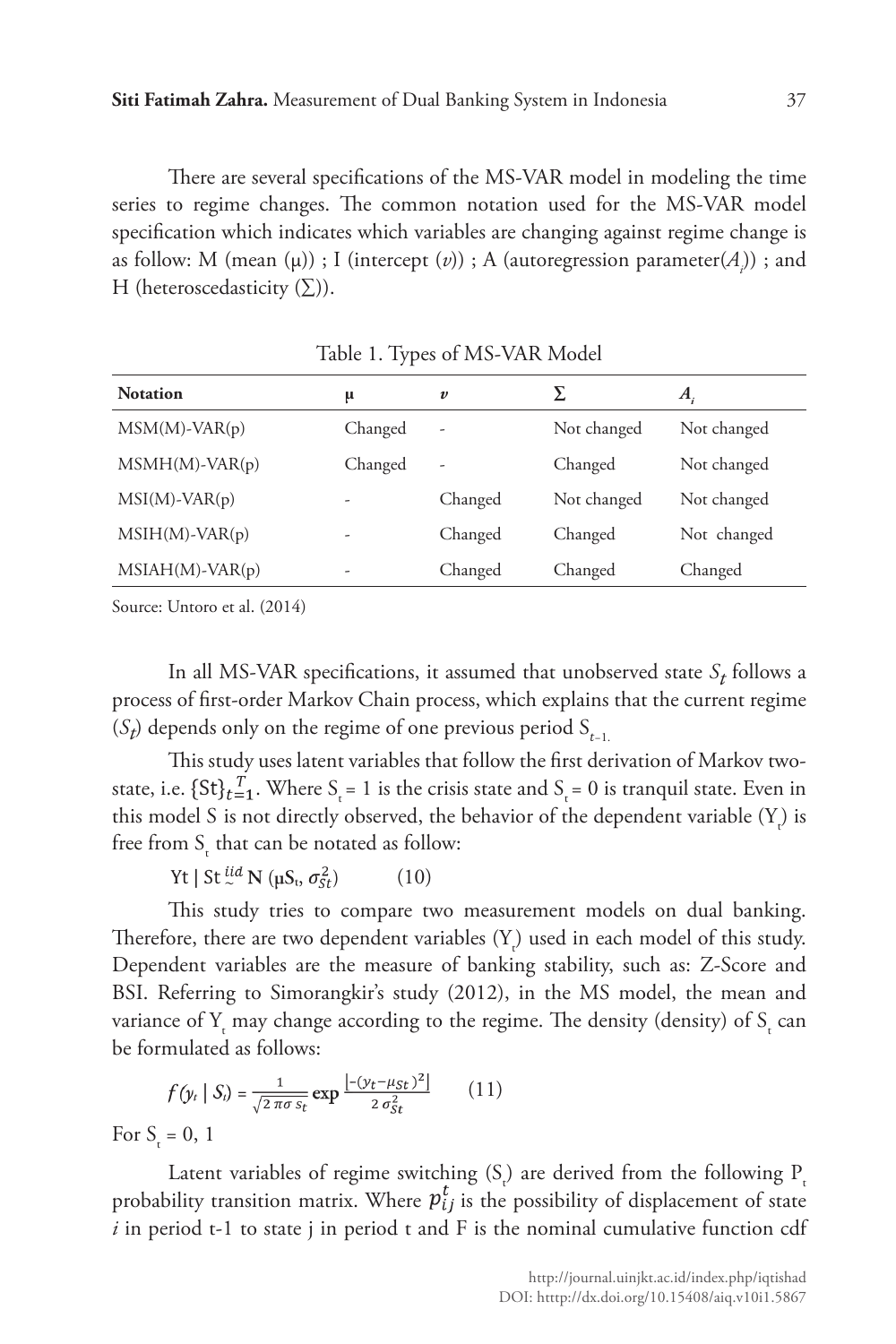component of vector kx1. Meanwhile,  $X_{t-1}$  is an early warning indicator that may affect the chance of transition.

To run this model, it needs the initial value that is  $p_1^1 = Pr(s = 1)$  which is the unconditional probability to state 1 in period 1. The treatment of its value depends on whether  $x_{t}$  is stationary or not. If  $x_{t}$  is stationary then the probability of longterm  $P_1^1 = S_1 = 1$  and it is also a function of  $(\beta_0, \beta_1)$ . If  $x_t$  is not stationary, it means an additional parameter that must be estimated. In practice, if the time series data is long enough, the likelihood function will not be affected either by calculating the function of ( $\beta_0$ ,  $\beta_1$ ) separately or by fixing the values—it will not make a significant difference (Simorangkir, 2012).

# **Result and Discussion**

#### **Result**

Based on the outcome of stationary test, the variable of stability of banking system either sharia or conventional is stationary at first difference level, except BSI\_S. The stationary macroeconomic variables at the level are IPI (InIPI) and inflation, while the exchange rate variable (InER) and interest rate (IR) are stationary at the first difference level. In the micro variables, both sharia and conventional banks are almost all stationary at first difference level, except for sharia capital adequacy (CARS) and interbank money market variables (InPUAB).

The results of this test, all models of banking stability (sharia and conventional) experience a structural shift during the period of this study. It can see from the F statistic value of each model which is significant at 5% real level, which shows that the null hypothesis (H0) which states there is no structural shift had rejected. Based on the tests, on the model of Sharia Z-score, Conventional Z-score, and Conventional BSI, there are heteroscedasticity. While on Sharia BSI model, there is no heteroscedasticity. Through the smallest LR Linearity Test values, the best MSVAR model for each model can identify. The models in each equation are: Z-score\_S (MSMH), Z-score\_K (MSIH), BSI\_S (MSI), BSI\_K (MSMH).

In measuring the stability of dual banking in this study, as has been explained earlier, it uses the value of Z-score and BSI as indicators of the banking stability size. These calculations result from different values between the level of stability of sharia banking and the conventional one. Both index values are obtained by using data composition by previous studies, which become the reference in this study. The Z-score values are derived from the components of total equity data and reserves / total assets, average return on assets (ROA) and standard deviations from ROA,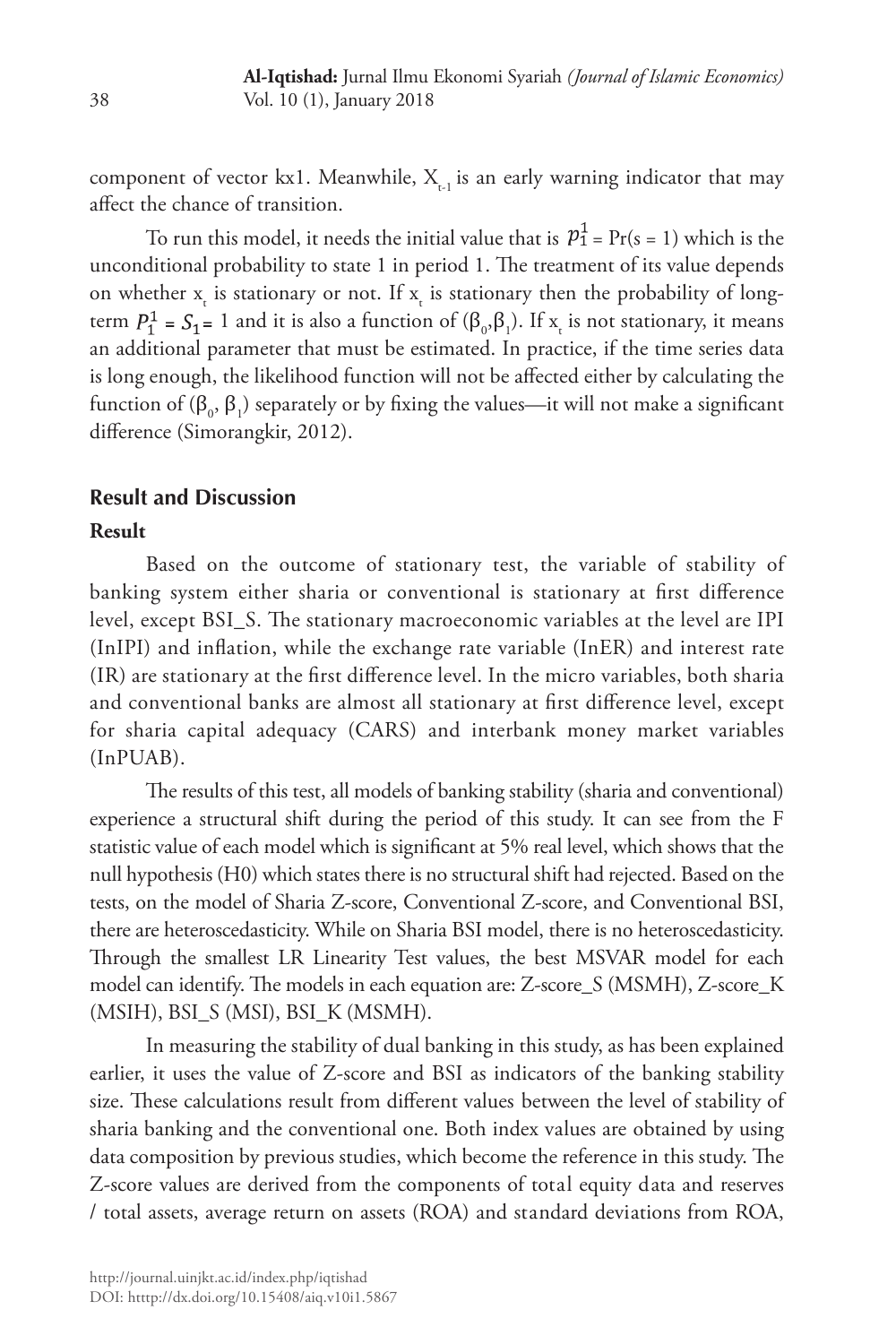with the formulation  $Z = (k + ROA) / \sigma ROA$  as has been conducted by Cihák et al. (2008). While the values of BSI were obtained from data components, such as: capital adequacy ratio (CAR), profitability ratio (ROA) and NPL/NPF. This result also found by Segoviano (2008). The values obtained from the calculation of each banking system are as follows:



Figure 3. The Average of Z-score and BSI of Double-Banking in Indonesia

Source: SPS-SPI Data (Processed)

Based on the calculation of stability measurement by using z-score, on Figure 3, it can see that the average of Z-score of sharia banks (6,722) is higher than conventional bank z-score (3,921). According to Čihák et al. (2008: 7), higher z-score values have implications for a lower possible risk of insolvency. It shows that based on the measurement of the amount of Z-score, sharia banking is more stable than conventional banking. This result of this study is by some previous studies such as Čihák et al. (2007: 2008), Beck et al. (2010), Anisak (2010), Akhter et al. (2011), Rahim (2013), Nurfalah (2015). All of that research states that sharia banks are more stable than conventional banks.

The high value of this z-score, according to (Cihák et al., 2008), can be caused by an increase in bank assets, low loan to asset ratio, cost-to-income ratio and increased income diversity that obtained. Thus, banks are advised to expand the network not only operate in the sector of distribution / loan, but also look for other sources of income. The level of banking stability in Indonesia, seen from the results of measurements using Banking Stability Index (BSI), it shows that the value of BSI conventional bank (0.299) is higher than the amount of BSI sharia bank (0.299)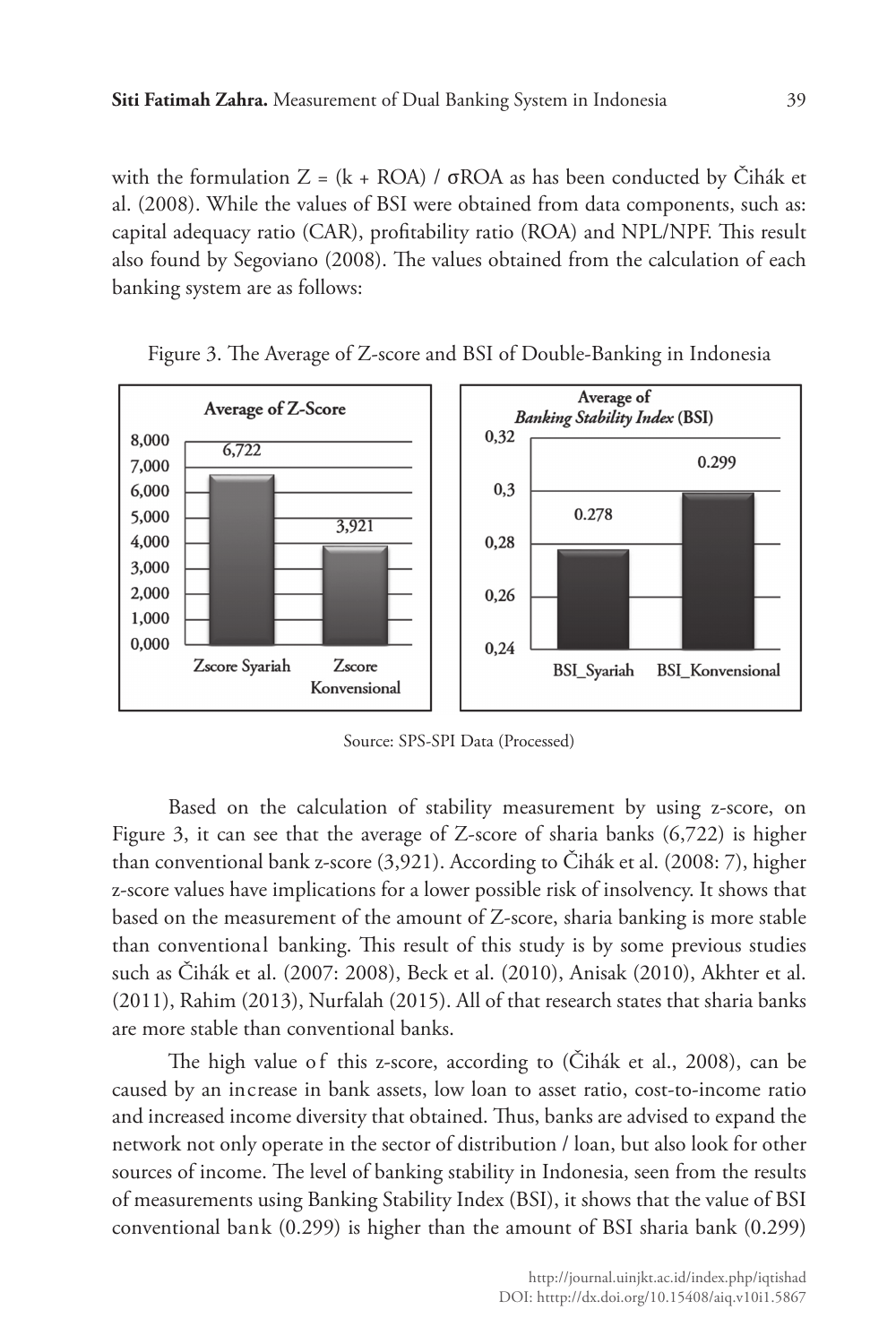indicating that conventional banking is more stable than sharia banks. This result is by previous studies conducted by Ichsan (2012).

Regarding these different values, the researcher looks for something that causes the difference between the values of these two indexes. Thus, in the second calculation phase, the researcher tries to see from the side of the forming component of the two stability indexes. Then, calculating the stability indicator with the same elements continues it. Through the second calculation process, the BSI stability index (Sharia and Conventional) calculated by excluding NPL / NPF data components into BSI calculations. The results are shown in Figure 4, which show that the value of BSI\_S (sharia banking) (0.213) is greater than BSI\_K (conventional banking) (0.203). These results are in line with the amount of Z-score, which clarify that the level of stability of sharia banking is higher than conventional. The difference of forming components of both stability indexes influences the difference in results of both measurements.



Figure 4. The average of Sharia and Conventional BSI

Source: SPS-SPI data (processed)

From the results of BSI calculations, indirectly, it can be taken a hypothesis that the use of NPF variables have an adverse effect and can trigger a decline in the level of stability of sharia banking system in Indonesia. This condition is in line with the movement of NPF data of sharia banking in Indonesia, which is more volatile than NPL during period of this study. NPF increased mainly in 2014 to early 2015. However, NPF ratio began to tend to lead to a decline back in 2015, and NPL of conventional banking appeared to have a slightly increasing trend since 2014 to 2015-- an increase only in the small number percentage. The rise of NPF and NPL ratio occurs as the impact of slowing global economic growth, depreciating of the exchange rate and declining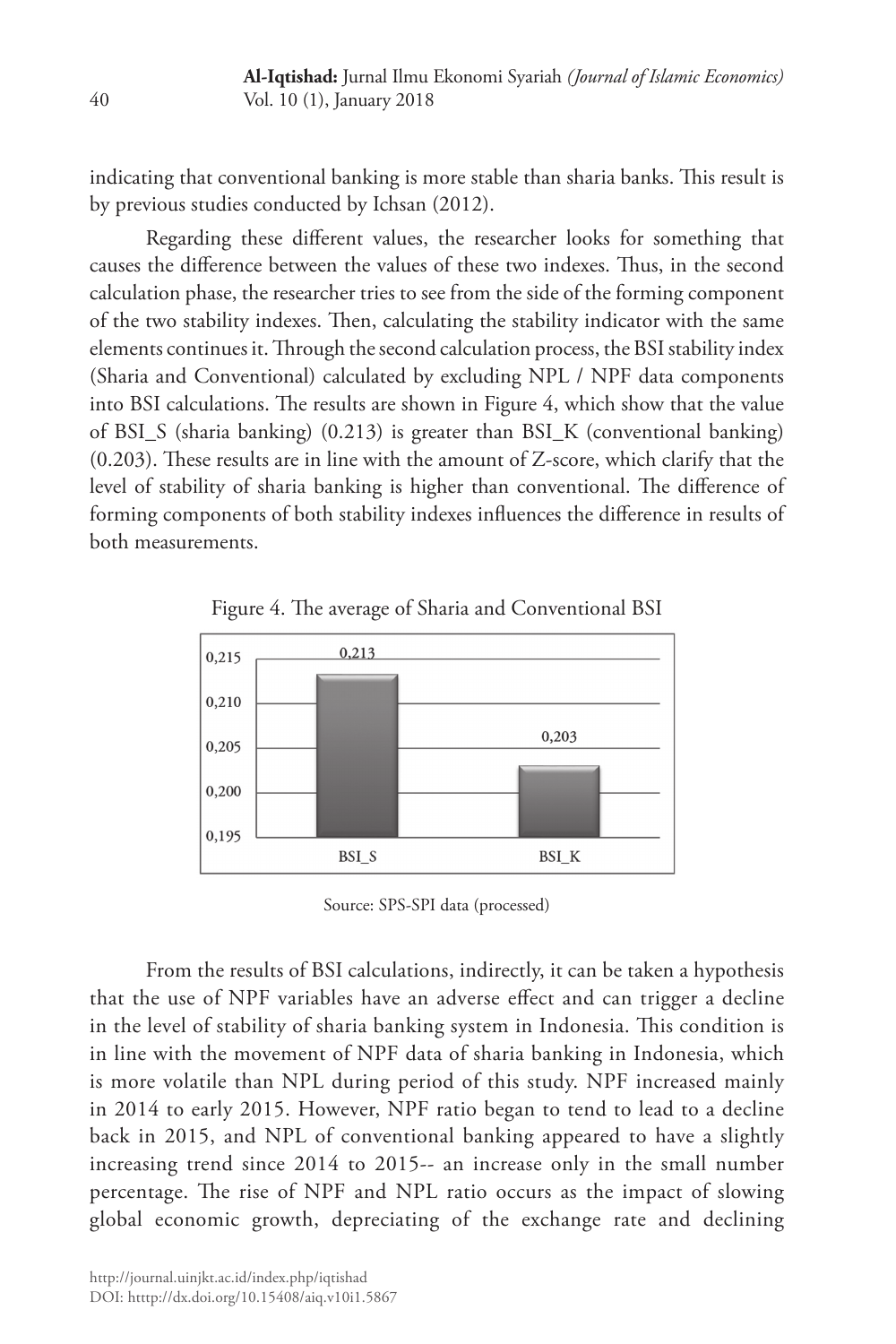domestic demand starting in 2013 with the introduction of quantitative easing policy, which affected the sluggishness of the real sector and increased the ratio of non-performing financing.

Based on Figure 5, it can see that the movement of NPF and NPL representing credit/financing risk acts as one of the assessors of stability of dual banking system in Indonesia. The fluctuating NPL / NPF condition positively affects the level of banking stability in performing the financial intermediation function. From the results of the calculation, it knows that in the z-score measurement model information on NPF fluctuations cannot be captured. Also, it also is known that despite the increase in problem financing (percentage of NPF) of banks occurs; sharia banking still tries to strengthen on the side of capital seen by the number of assets and CAR which continue to increase to remain in stable condition. It is possible because of the other income (income diversity) obtained by sharia banking. As stated by Čihák et al. (2008), the high level of stability of sharia banking also influenced by the existence of income diversity. It is also supported by research Rahim et al. (2013) that among of different factors of dual banking system stability is the income diversity obtained by banking.



Figure 5. Movement of NPL and NPF 2006 – 2015

Source: SPS-SPI data OJK

Nevertheless, at this measurement, it is essential to consider the size scale of both banking systems. In this study, the data are the overall data of banks contained in both types of banking systems in Indonesia. Thus, when it measured in the form of percentage, sharia banking has a higher value compared with the conventional banking system.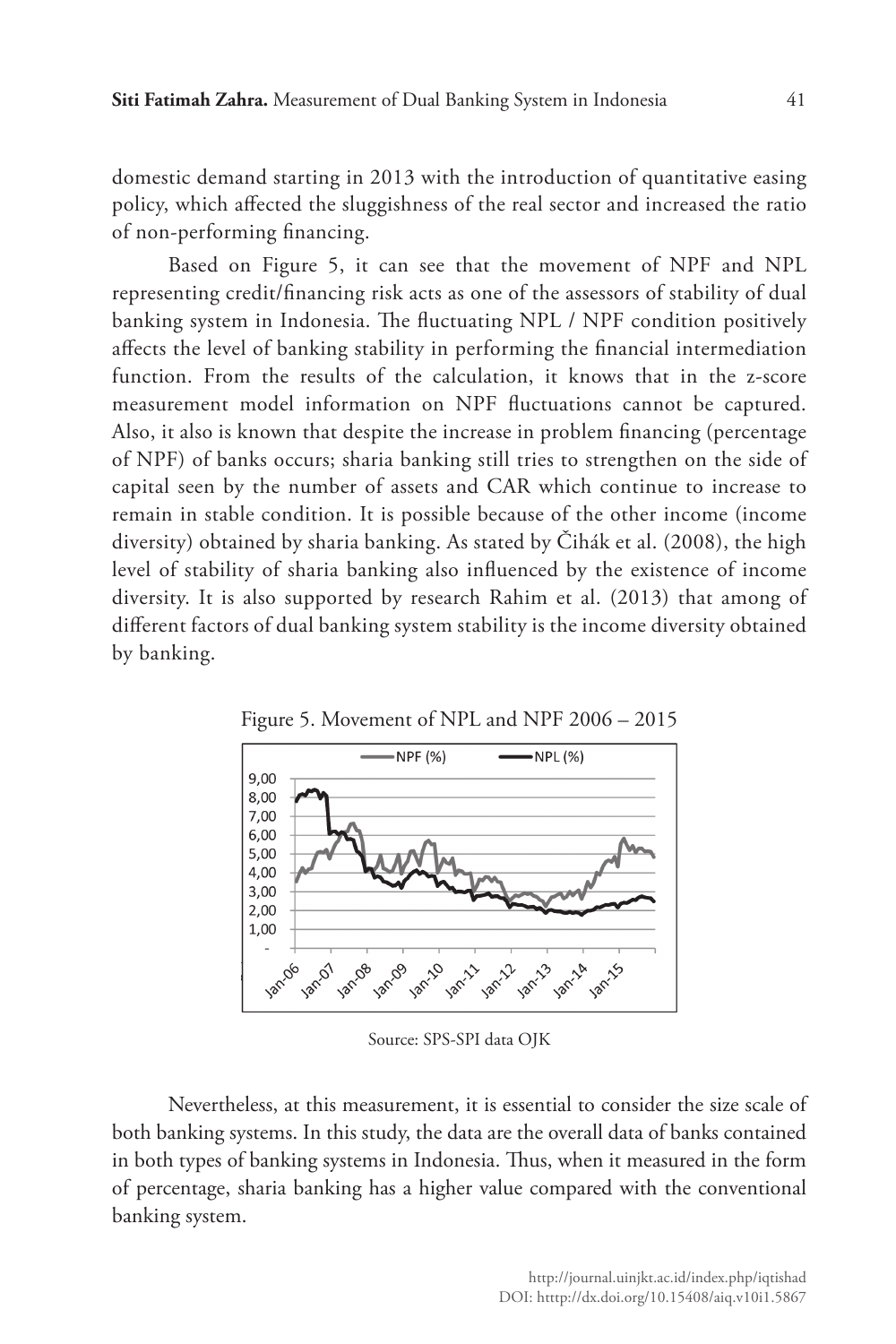Compared to other methods, this MS-VAR method has advantages such as providing information on the index value of the crisis (threshold). Hence the crisis period and the duration of the crisis become one of the estimated results. Such information can see from the shift from stable conditions (regime 1) to unstable conditions (regime 2). This fact is given that the banking industries, as financial institution, usually experience the conditions up and down like a business cycle. When bank is resistant to macro-turbulence, it is in stable condition. In reverse, if it decreases because of the influence of macroeconomic turbulence, it is an unstable situation. The results from OxMetric5 show the differences in probability and duration of regime transitions that occur in sharia and conventional banking, as shown in the following table:

|          |        | Z-score S Model | Zscore K Model |                 |  |
|----------|--------|-----------------|----------------|-----------------|--|
| Regime   | Prob   | <b>Duration</b> | Prob           | <b>Duration</b> |  |
| Regime 1 | 0.5985 | 34.76           | 0.5131         | 12.01           |  |
| Regime 2 | 0.4015 | 23.32           | 0.4869         | 11.39           |  |

Table 2. Probability and Duration Transition Regime on Z-score Model

Source: processed by the researcher

Z-score\_S = sharia banking z-score, Z-score\_K = conventional banking a-score

Based on Table 2, the z-score measurement model shows that the probability of sharia banking in stable condition (regime 1) is 59, 85% that is bigger than the probability of unstable condition (regime 2) that is equal to 40,15%. Similarly, the duration of tranquil condition of sharia banks (34.76 months) is longer than the conditions of the crisis-- 23.32 months. If it is compared with the conventional banking system, sharia banking has a greater probability of regime 1 (stable condition) and smaller regression probability (unstable condition). The same results also are shown in the BSI model, which state that the probability level of sharia banking is in stable condition (55.12%) that is greater than conventional banking (50.47%). Also, the probability of unstable conditions in sharia banking (44.88%) is also smaller than the existing unstable conditions in conventional banking (49.53%). Seen from its duration, stable condition of sharia bank is also longer. The results can see in Table 3.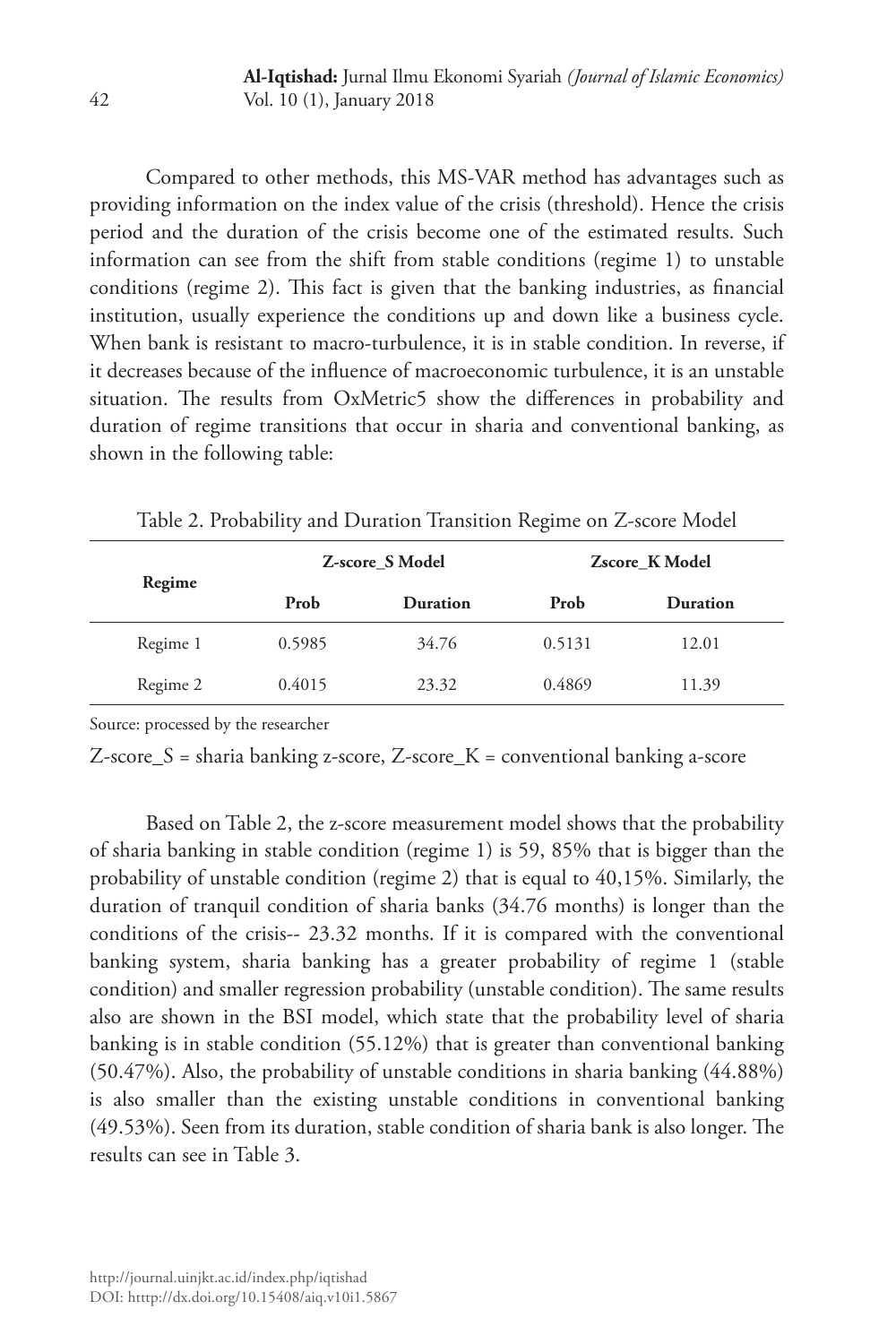|          |        | <b>BSI</b> S model | <b>BSI</b> K model |          |  |  |
|----------|--------|--------------------|--------------------|----------|--|--|
| Regime   | Prob   | Duration           | Prob               | Duration |  |  |
| Regime 1 | 0.5512 | 25.39              | 0.5047             | 19.68    |  |  |
| Regime 2 | 0.4488 | 20.67              | 0.4953             | 19.32    |  |  |

Table 3. Probability and Duration of Transitions Regime on BSI model

Source: processed by the researcher

BSI\_S= sharia banking BSI, BSI\_K= conventional banking BSI

Looking at the results of both stability measurement models, it known that the possibility of sharia banking system in stable condition is higher than conventional banking system. This measurement indicates that sharia banking by using the revenue sharing system has more significant potential to run in excellent condition. The sharia financial system is more stable than the conventional interestbased financial system. It based on the argument that the profit-sharing scheme underlying the operation of the Islamic financial system acts as a shock absorber to shocks (Ascarya, 2009).

It had explained early that this study consists of two groups of regimes, namely regime 1 (stable condition) and regime 2 (unstable situation). Through Markov switching method, the determination of the period of unsettled conditions occurrence is one of the estimation results. In this study, each banking system uses two-equation models. Based on estimated data, the duration of switching regime of each banking system is different. In this case, the differences in banking conditions based on the expected results of each stability model.

#### **Discussion**

At the beginning period of study i.e. 2006, the condition of sharia banking is in regime 2, which means unstable. The unstable situation because economic conditions in early 2006 were still strongly influenced by the continued impact of the fuel price hike in 2005 marked by high inflation and interest rates, increased production costs and weakening purchasing power. Thus its condition led to a climate that was less conducive to the business world including sharia banking. Nevertheless, in line with the increasing macroeconomic stability, in the second semester of 2006, the broader economic expansion began to increase, so that the performance of sharia banking industry again found its momentum, marked by the high growth of business volume (Progress Report of Sharia Banking (LPPS) 2006).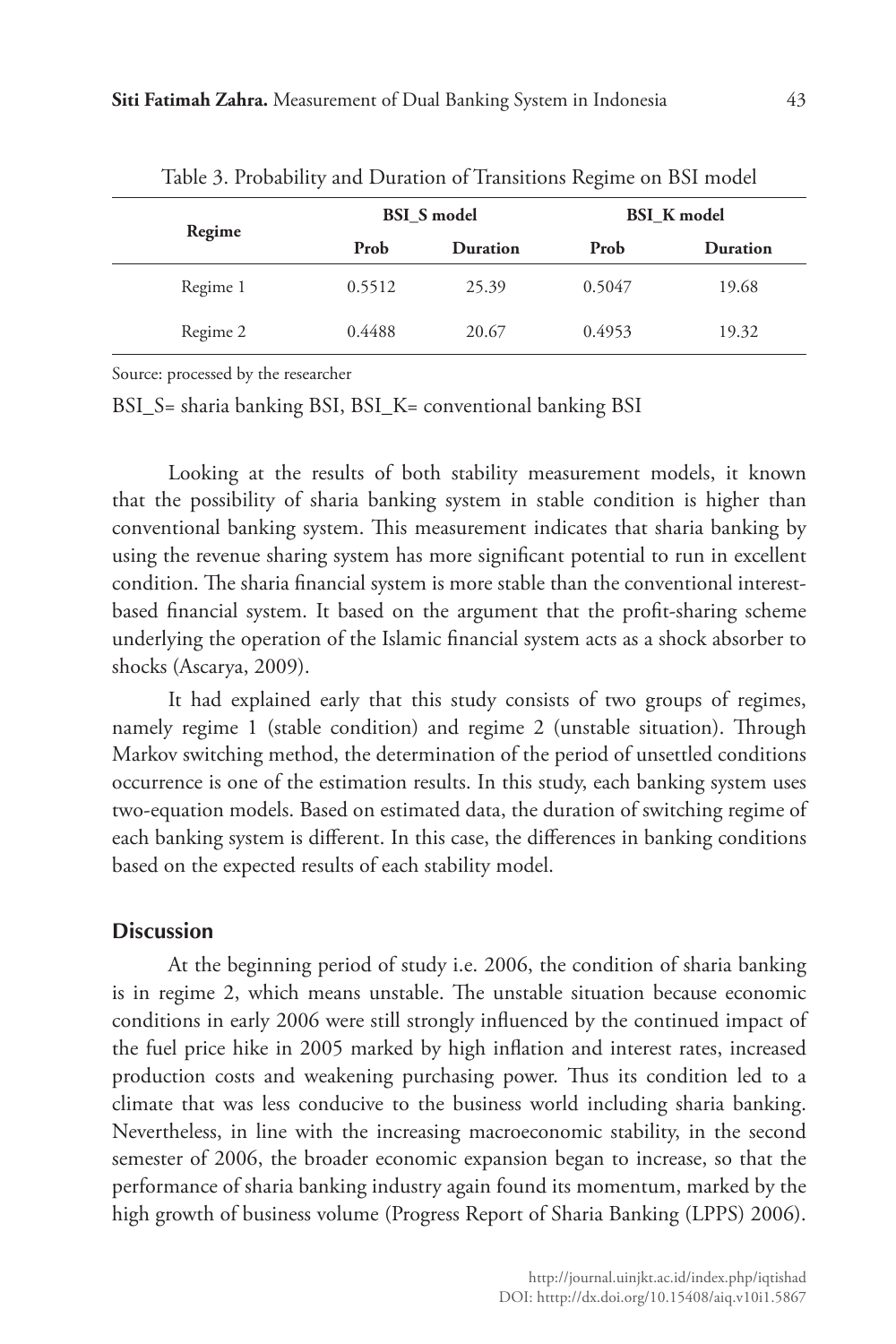This increase is in line with the estimated results showing in October 2006 (2006) where sharia banking was even more stable again.

On the other hand, although sharia banks have experienced pressure from macroeconomic conditions, the sharia banking industry continues to expand its network. The increasing number of banks conducting business based on sharia principles, namely an Islamic Business Units and 13 sharia rural banks, proved it. Along with its increase, the share of sharia banking industry increased from 1.4% to 1.6%. Moreover, the network of sharia bank offices has also grown by 40 offices to 636 offices at the end of 2006. Growth in deposits, financing and financial ratios also was continuing in that year. Furthermore, banks began to be stable again during 2007 to 2008.

At the end of 2008, the crisis caused by subprime mortgage in the United States had a negative impact on the condition of the Indonesian economy, including financial institutions such as banks. Sharia banks up to the beginning of 2009 felt this impact. It can see from the total assets of the sharia banking industry that although overall experienced a positive growth, they still suffered a slowdown. According to Bank Indonesia's report (2009), the deceleration is affected by the real sector condition, such as the national economic downturn; lack of public purchasing power, and high economic costs that impact on business expansion limitation and reduction of consumption.

However, the slowdown in the sharia banking industry is relatively minor if it is compared with the downturn in the national financial industry in general. Overall, it can say that the sharia banking industry in 2009 tends to decrease the growth rate of business activities and the level of profitability. In the following years, sharia banking is back on stable condition.

In mid-2013 (second semester), financial stability in Indonesia suffered high pressure due to tapering off plan from the Federal Reserve amid a slowing global economy marked by declining global commodity prices. The existence of Quantitative Easing (QE) policy caused investors to divert their investment (capital outflow) from the emerging market countries. Thus it was impacting on the depreciation of the emerging market's exchange rate, including Indonesia. The rupiah was depreciated against the US dollar by 22.1% from June to December 2013 (KSK, 2014). The high uncertainty of the global economy is probably very influential on the stability of Indonesia's financial system, including the sharia banking industry as a financial institution. This uncertainty can be seen from the increased liquidity risk, as credit growth rate is higher than the growth of deposits. Also, the increasing market risk due to the weakening of the rupiah exchange rate remains also indicates. Therefore, in the second semester of 2013, sharia banking was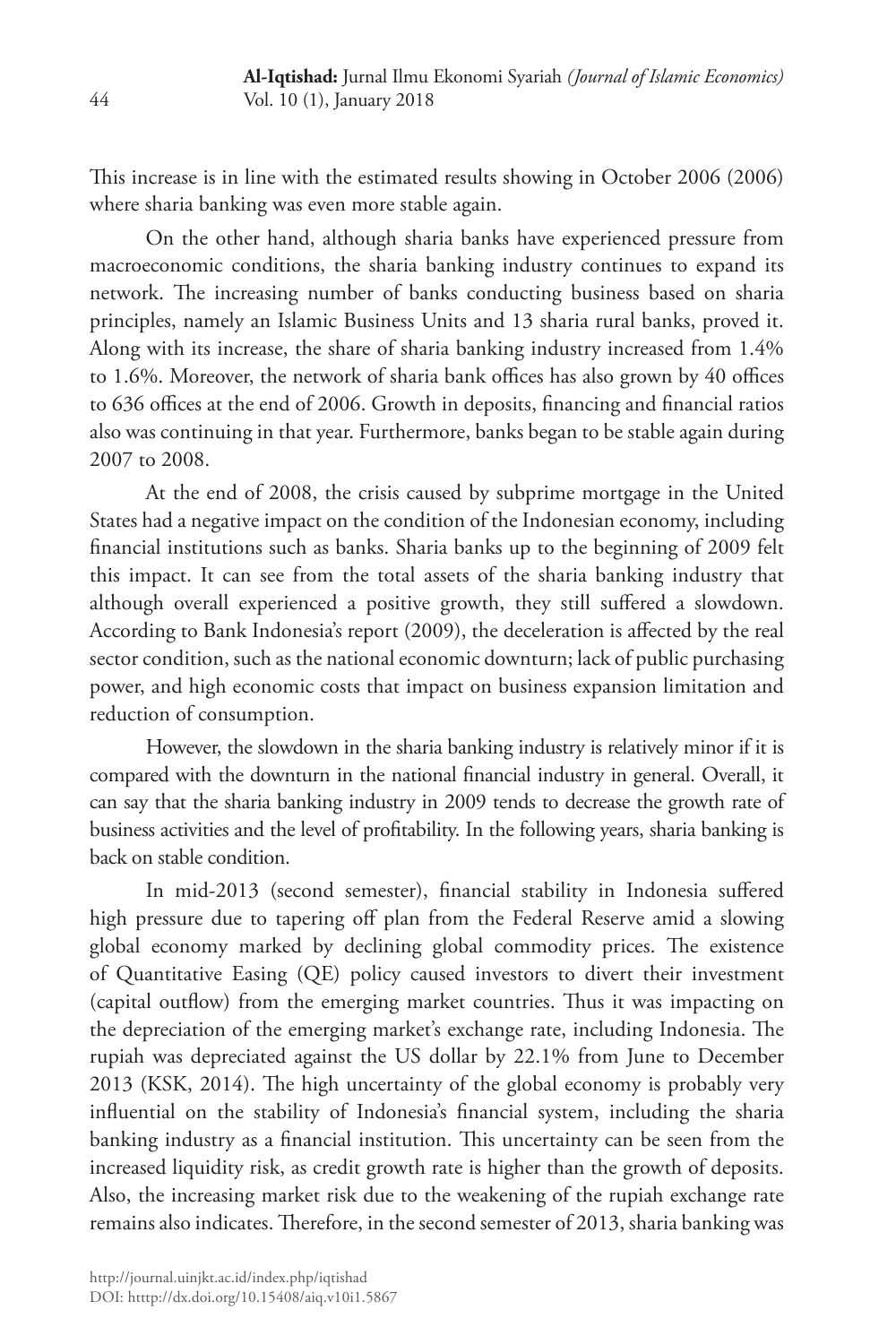in the position of regime 2 (unstable). The end of 2015 still felt the uncertainty of the global economy, weakening commodity prices and declining domestic demand. Thus, many of those countries were again slowing their economic growth by issuing monetary policies to control rising risks in financial markets for economic recovery.

The classification of regime transfer period from the data processing through OxMetrics5 is shown more clearly in Table 4. Similar with sharia banking, in 2006, the conventional banking system was also in an unstable condition, but in line with the improvement of the macroeconomy, in the second semester, precisely in October 2006, banks began to stabilize again. However, from November 2006 to the beginning of 2008 (2006: 10 - 2008: 1), banks have experienced shocks due to the unstable macroeconomic conditions. In September 2008, banks again suffered a precarious situation due to the emergence of several challenges encountered, including rising world oil prices and financial crises stemming from subprime mortgage problems so that the impact was disruptive to the stability of the financial system, both in developed countries and developing countries including Indonesia. Various financial transactions that tended to have high levels of speculation lead to deterioration in the conventional financial system. Furthermore, banks were trying to control their stability to return the transition to stable conditions.

| Z-score S model    |                    |  |  |  |  |
|--------------------|--------------------|--|--|--|--|
| Regime 1           | Regime 2           |  |  |  |  |
| $2006:10 - 2008:6$ | $2006:1 - 2006:9$  |  |  |  |  |
| $2009:4 - 2013:5$  | $2008:7 - 2009:3$  |  |  |  |  |
|                    | $2013:6 - 2015:12$ |  |  |  |  |

Table 4. Classification of the Sharia Banking Regime Period

Source: OxMetric5

The existence of Quantitative Easing (QE) policy in 2013, which caused the devaluation of rupiah and emerging market currencies, has also affected the decline of conventional banking stability, precisely since July 2013. The unstable macro condition also had an impact on increasing global risk and domestic risks thereby it increased the risk of the domestic financial system, such as slowing economic growth impacting on slowing credit growth, as banks were more cautious in lending. Nevertheless, banks were still trying to manage the risks they faced and strived to maintain their stability through capital strengthening, improvements in credit, and others to decrease the potential for instability.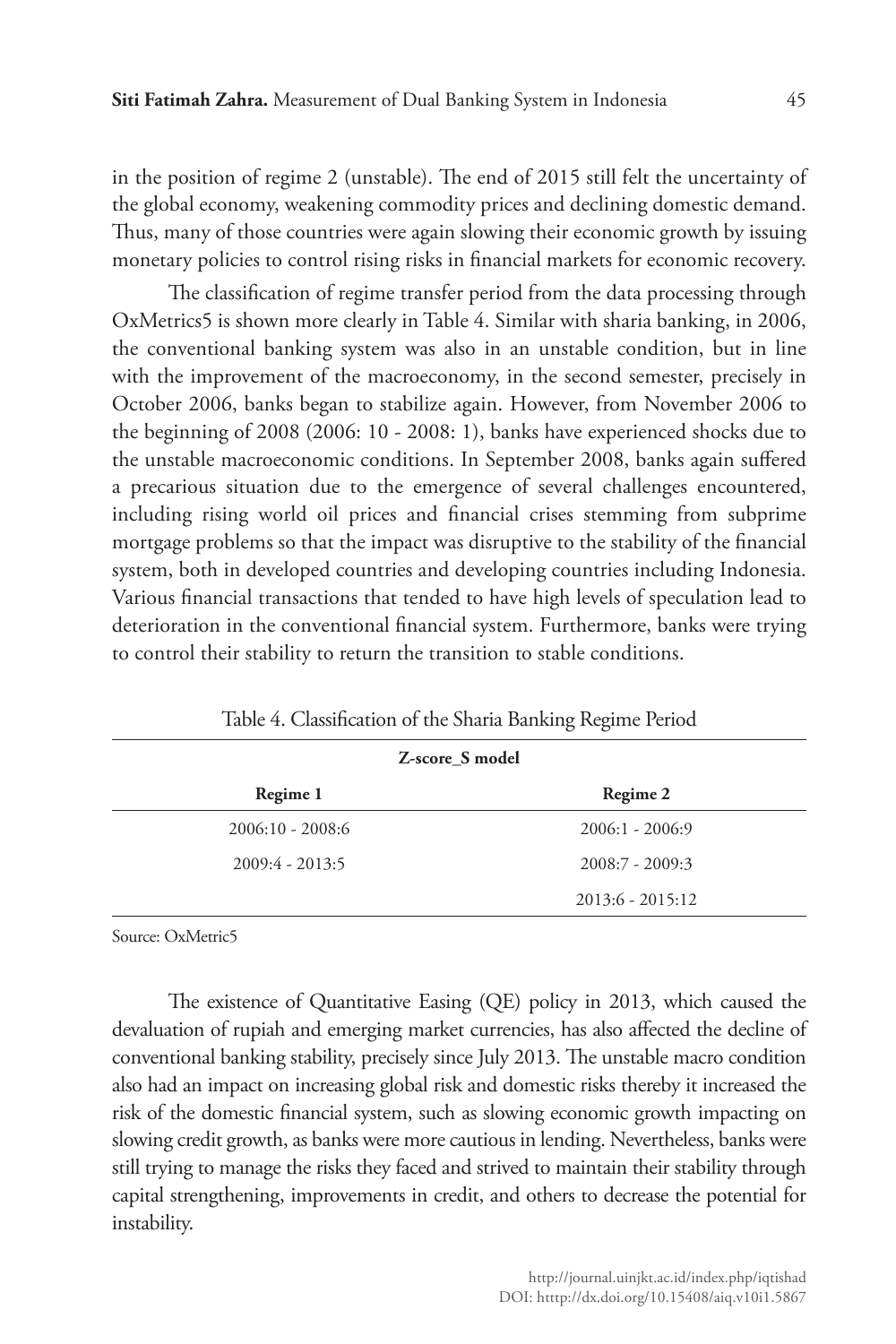| Z-score K model     |                     |  |  |  |  |  |
|---------------------|---------------------|--|--|--|--|--|
| Regime 1            | Regime 2            |  |  |  |  |  |
| $2006:10 - 2006:11$ | $2006:1 - 2006:9$   |  |  |  |  |  |
| $2008:2 - 2008:8$   | $2006:12 - 2008:1$  |  |  |  |  |  |
| $2008:11 - 2008:12$ | $2008:9 - 2008:10$  |  |  |  |  |  |
| $2009:4 - 2012:10$  | $2009:1 - 2009:3$   |  |  |  |  |  |
| $2012:12 - 2013:6$  | $2012:11 - 2012:11$ |  |  |  |  |  |
|                     | $2013:7 - 2015:12$  |  |  |  |  |  |

| Table 5. Classification of Conventional Bank Regime Periods |  |  |  |
|-------------------------------------------------------------|--|--|--|
|-------------------------------------------------------------|--|--|--|

Source: OxMetric5

In line with the global economic slowdown and declining commodity demand due to the depreciation of the exchange rate, the banking institutions also experienced a slowdown in 2014 to 2015. Also, Indonesia's financial system also faced with unbalanced financial conditions that potentially pose a systemic risk. According to the report of Financial System Stability Review (2015), the sources of the identifiable imbalances are: the contraction of financial cycles and the proliferation of bank lending, increased private foreign debt, falling commodity prices, the Fed's normalization plan and the strengthening trend of the USD, and the continuing increase in property prices. The higher non-performing loan ratio and the declining probability level also prove the condition of instability since 2014. It also happened on sharia banking system on that year.

The estimated result almost the same as the Z-score model shown by the modeling result of Banking Stability Index (BSI). Based on this BSI model, sharia banking from 2006 to October 2007 is in the position of regime 2 (unstable). This phenomenon because the slowing national economic condition characterized by: high inflation and interest rates and falling demand for domestic commodities. Besides, according to the estimation model of sharia BSI was also affected by the global crisis from October 2008 to September 2009. In this case, the global crisis that occurred is sufficient; it gave a significant impact on the state of the Indonesian economy. This crisis gave negative sentiment to the Indonesian financial market, as reflected by the drop in the JCI to 1400, which simultaneously pushed the rupiah exchange rate beyond the psychological limit of Rp 9,500.00 per US dollar. Pressures on national exports and foreign investment and the uncertainty over commodity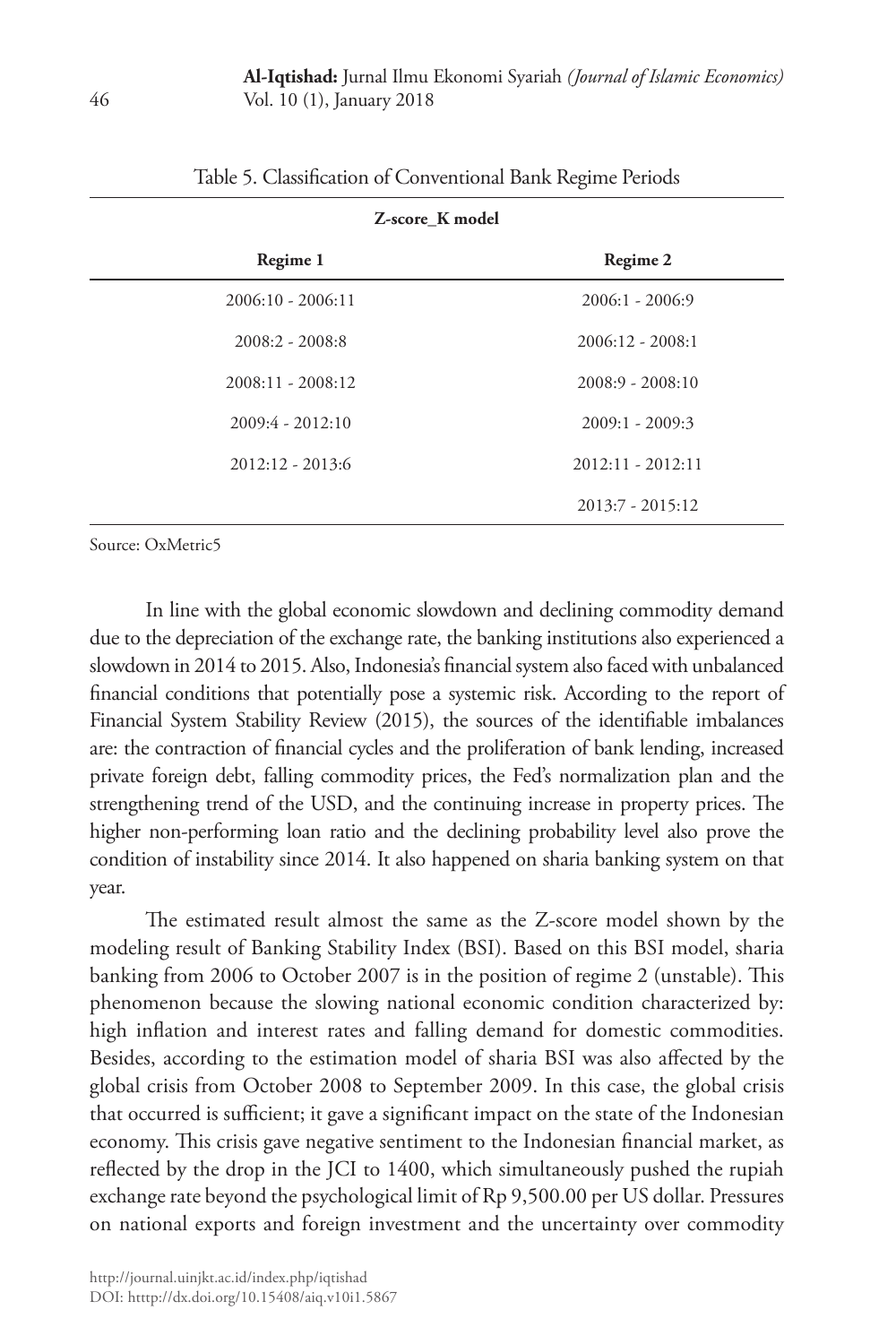prices affected the outlook for inflation. In the end, its global crisis had a negative impact on the financial system and national economy, including the stability of sharia banks at a certain level.

In 2009 the sluggish economic condition also occurred in the real sector realm with the decreasing of people's purchasing power, which caused the economic growth to slow down and influenced the slowing growth of sharia banking. This condition is also evident from the increasing NPL ratio in that year. Furthermore, sharia banking was starting to stabilize again in October 2009.

Also, according to the estimation of BSI model, it also shows that the existence of Quantitative Easing (QE) policy in 2013 hurt banking stability in Indonesia through instability of macroeconomic conditions such as depreciation of rupiah exchange rate. The implications of these unstable macro conditions had an impact on increasing the risks in the financial system, including the effect on risks that exist in the banking industry as part of the national financial system. To be more specific, this transition regimes period of sharia banking shown in Table 6.

| <b>BSI S Model</b> |                    |  |  |  |  |
|--------------------|--------------------|--|--|--|--|
| Regime 1           | Regime 2           |  |  |  |  |
| $2007:11 - 2008:9$ | $2006:1 - 2007:10$ |  |  |  |  |
| $2009:10 - 2013:6$ | $2008:10 - 2009:9$ |  |  |  |  |
|                    | $2013:7 - 2015:12$ |  |  |  |  |

|  |  |  |  |  |  | Table 6. The classification of sharia bank regime period |  |
|--|--|--|--|--|--|----------------------------------------------------------|--|
|  |  |  |  |  |  |                                                          |  |
|  |  |  |  |  |  |                                                          |  |

Source: OxMetric5

It shows that in the early period of this study conventional banking was in an unstable position because of the influence of national economic conditions. The banking industry was able to stabilize again in March 2008. Also, the conventional banking system re-experienced a transition to unstable conditions in 2008 to March 2009 as a financial institution that also experienced the impact of the bubble economy in the United States with the collapse of Lehman Brothers. Mainly, those consequences were significant to speculative and interest-based transactions.

Another fact that shows the effect of macroeconomic conditions on banking stability can also see in the mid of 2013. The existence of Quantitative Easing policy indirectly influenced the decline in stability of the Indonesian banking industry, whether it was a sharia bank or a conventional bank. This impact still occurred until the following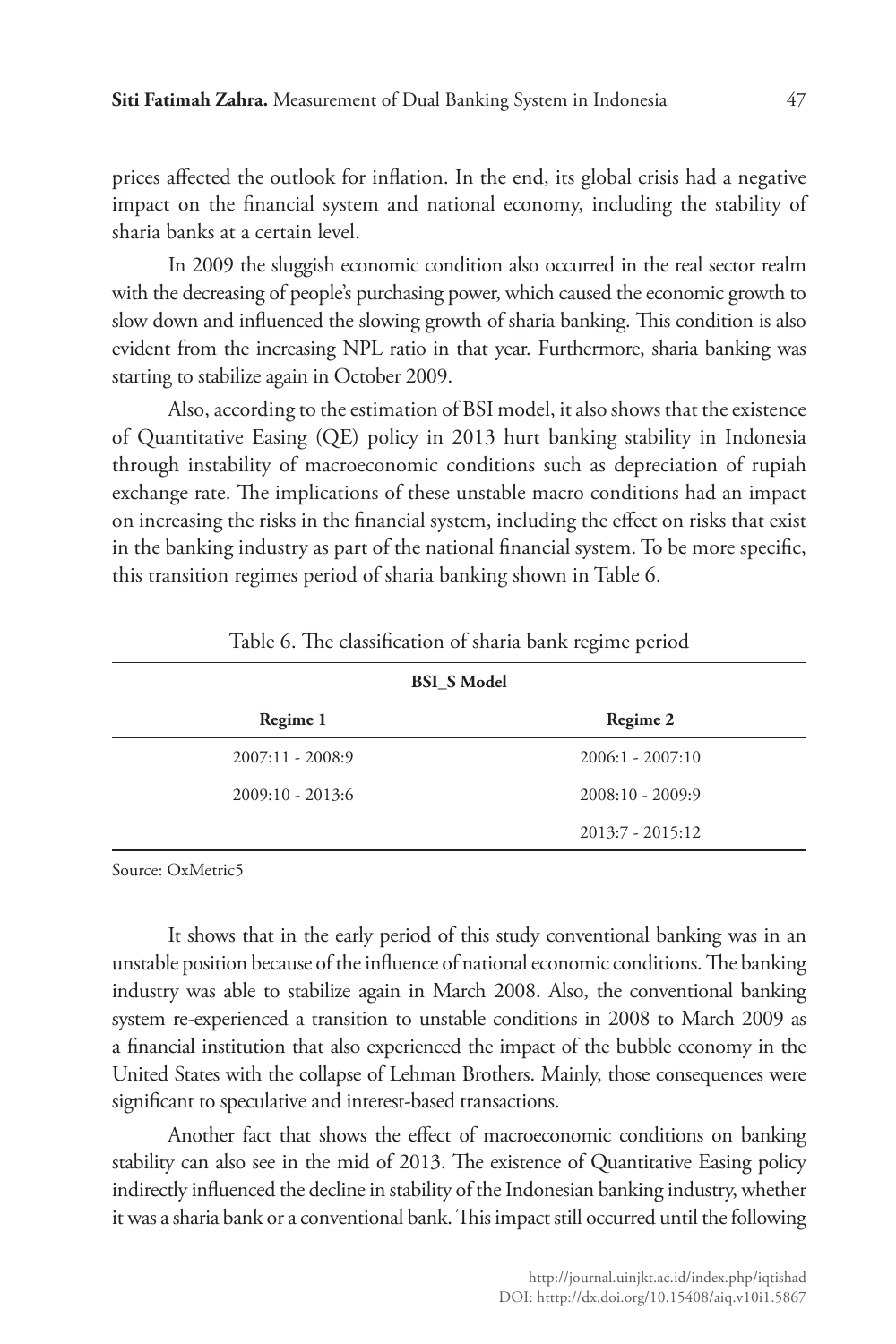year due to the unstable macroeconomic turmoil, especially emerging market countries. It shows that banking institutions again experience the light condition. This is also evident in the slowing banking growth. Calcification of this of conventional banking transition period shown in Table 7.

| Model BSI K         |                     |  |  |  |  |
|---------------------|---------------------|--|--|--|--|
| Regime 1            | Regime 2            |  |  |  |  |
| $2008:3 - 2008:9$   | $2006:1 - 2008:2$   |  |  |  |  |
| $2008:11 - 2008:12$ | $2008:10 - 2008:10$ |  |  |  |  |
| $2009:4 - 2013:6$   | $2009:1 - 2009:3$   |  |  |  |  |
|                     | $2013:7 - 2015:12$  |  |  |  |  |

Table 7. The Classification of Conventional banking Regime Period

Source: OxMetric5

Based on the overall exposure of the estimated results from the two models described above, it can see that the dual banking transition periods in the Z-score and BSI models obtain similar results. Also, the level of stability of the dual banking system in Indonesia is influenced by the existing macroeconomic conditions. So that when there is a phenomenon of financial instability both global and domestic, the banking stability decreases and its growth also experience a slowdown. Nevertheless, in line with the increasing economic growth, banking growth has also increased.

### **Conclusion**

This study measures the level of dual banking stability in Indonesia against macro and microeconomic variables for ten years (2006 - 2015) using two measurement models namely Z-score and Banking Stability Index (BSI). Based on calculations from banking data, it shows that the stability level of sharia and conventional banking in Indonesia is different. Through the calculation of z-score values, the sharia banking system has a higher level of stability (6,722) than the conventional banking system (3,921). However, through the calculation of Banking Stability Index (BSI), the stability of the sharia banking system (0.278) is lower than that of conventional banking (0.299). This calculation occurs because of differences in the components of both conventional banking and sharia banking. When the constituent components of Z-score and BSI equated, the result shows that sharia banking is more stable than conventional banking.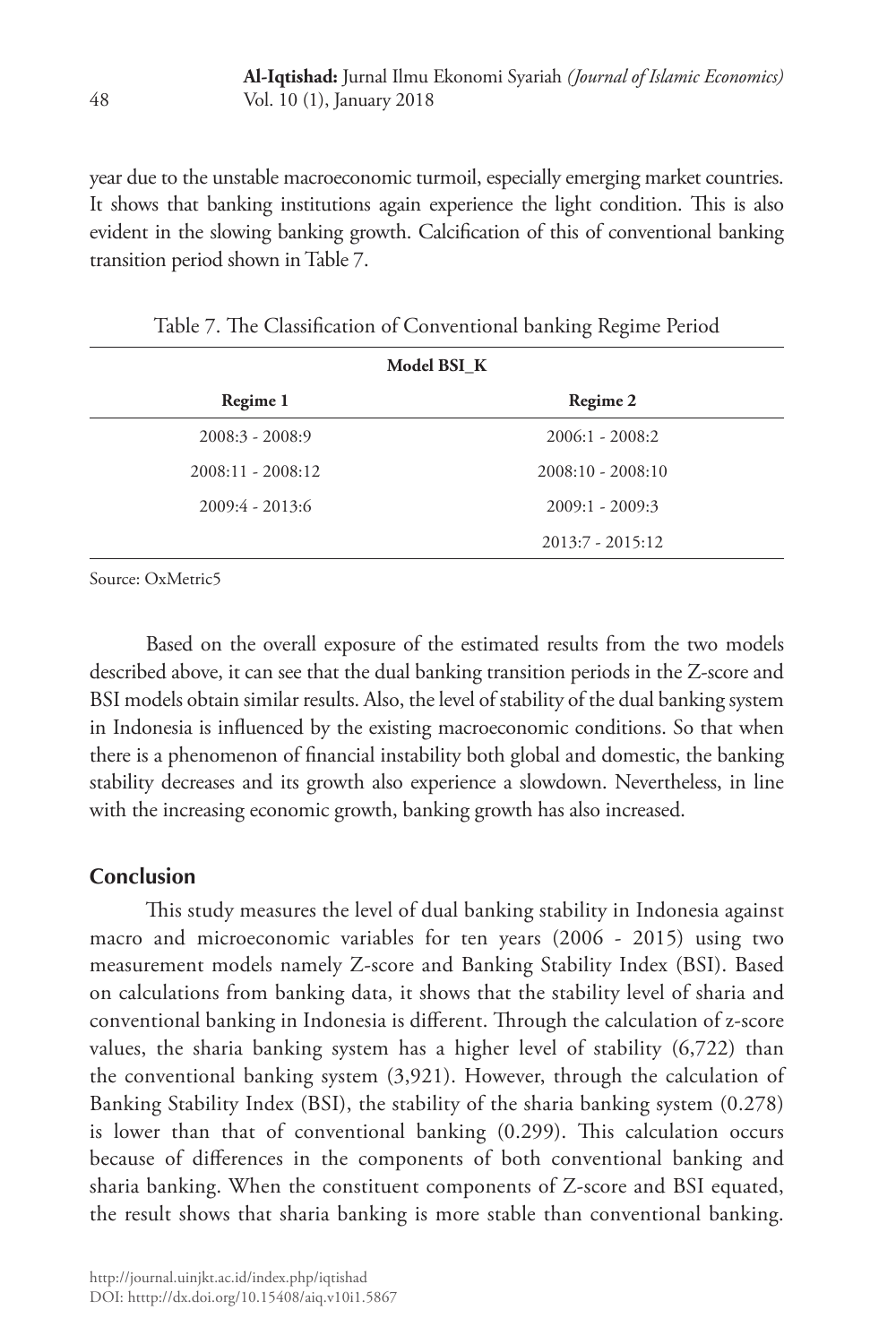Also, according to Markov Switching's results through the estimated probability and duration of switching regime on dual banking system in Indonesia using two models (z-score and BSI) show similar results for each banking system. In general, sharia banking is considered more stable in facing macro and microeconomic shocks than conventional banking.

The policy recommendations that offered by this study are: First, to maintain the stability of the banking system, banks should be more careful and improve strategies in dealing with uncertain financial conditions, either in capital strengthening or credit/financing. Second, results of the study prove that sharia banking is more stable in facing the crisis shock compared to conventional banking, regarding this, government policy that continues to support in increasing market share of sharia banking is needed.

Besides that, this research also suggests some research recommendations such as: First, the variables used in this study are still limited to macroeconomic and micro variables, which are the internal financial ratios of banks. However, many other factors affect the stability of the financial system beyond the variables used in this study. Therefore, it is recommended in further studies to use other variables that are qualitative, for example, the business conduct sector, customer behavior, and others. Second, also, the data used in this study only within ten years. For subsequent reaches, it is recommended using a more extended period in research observation to obtain maximum results.

## **Acknowledge**

This research was funded by Indonesian Financial Services Authority (Otoritas Jasa Keuangan - OJK) through iB Research Grant Program 2016 held by Islamic Banking Department OJK.

#### **References**

- Abiad, A. (2003). Early Warning Systems: A Survey and A regime Switching Approach. *IMF Working Papers WP/03/32.*
- Altaee, H, I. & M. Adam. (2013). Testing the Financial Stability of Banks in GCC Countries: Pre and Post Financial Crisis. *International Journal of Business and Social Research.* 3 (4) : 93 – 105.
- Anisak, N. (2010). Analisa Pengaruh Variabel Makroekonomi Terhadap Stabilitas Perbankan Ganda di Indonesia (Analysis The Effect of Macroeconomic Variables to Dual Banking Stability in Indonesia). (*Unpublished Thesis*). Bogor : Sekolah Tinggi Ekonomi Islam Tazkia.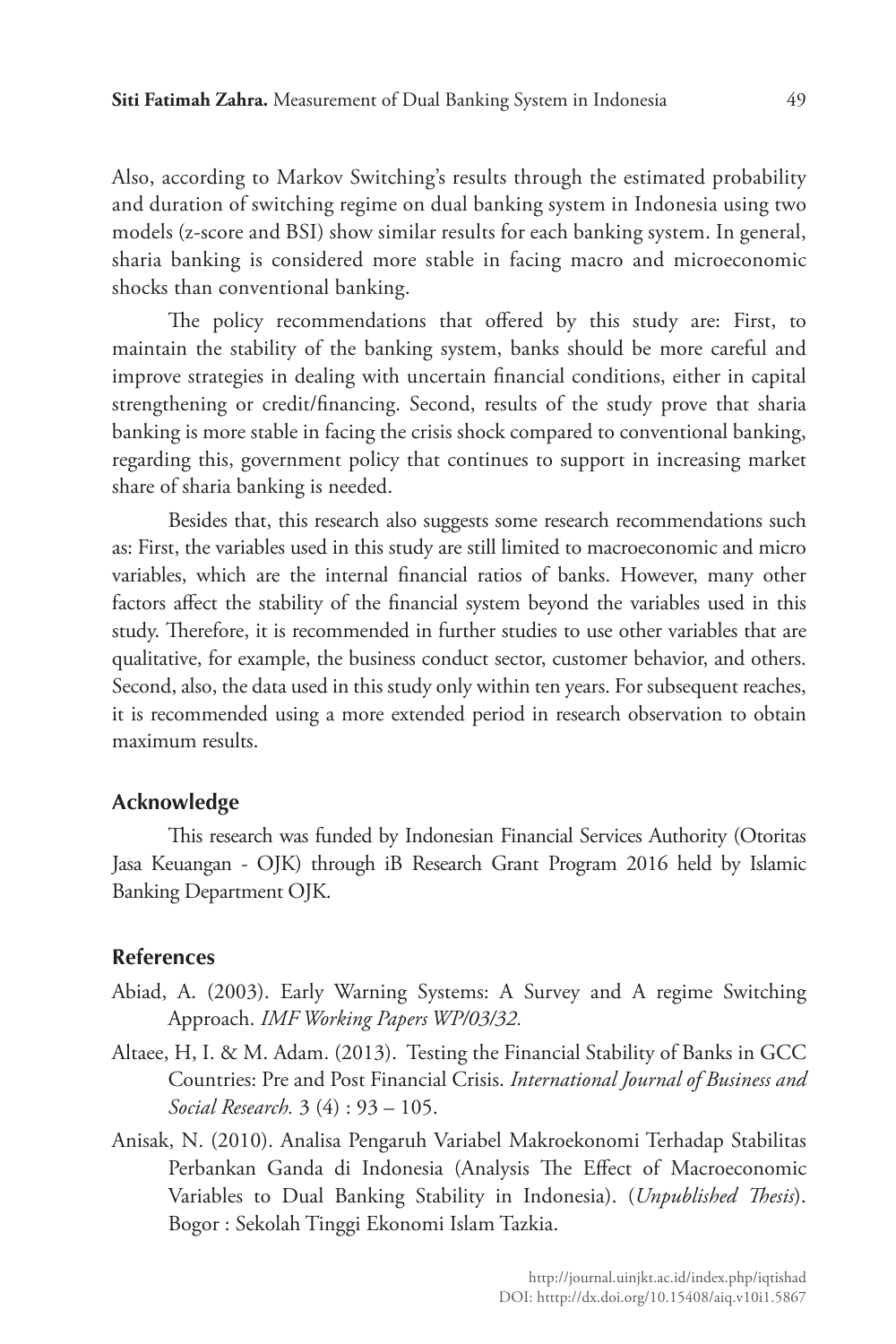- Ascarya & D. Yumanita. (2009). Formulasi Indeks Stabilitas Keuangan dan Peran Perbankan Syariah Dalam Sistem Keuangan Ganda di Indonesia (The Formulation of Financial Stability Index and The Role of Islamic Banking in The Indonesian Dual Banking System). *Bank Indonesia Working Paper Series 11/2009, PPSK Bank Indonesia.*
- Čihák, M. & H. Hesse. (2008). Islamic Banks and Financial Stability: An Empirical Analysis, *IMF Working Paper WP/08/16*.
- Djaman, D. (2005). Faktor-faktor yang mempengarhi outstanding kredit dan rasio outstanding non lancar KUK BNI (The Factors That Influence Credit Outstanding and Default Outstanding Ratio of KUK in BNI). (*Unpublished Thesis*). Jakarta: Universitas Indonesia.
- Elbadri, M. (2015). Measuring The Financial Stability of Islamic and Conventional Banks in Turkey. (*Unpublished Thesis).* North Cyprus : Eastern Mediterranean University.
- Ghosh, S. (2011). A Simple Index of Banking Fragility: Application to Indian Data: Reserve Bank of India, Mumbai, India. *The Journal of Risk Finance.* 12 (2): 112-120.
- Houben, A., J. & G. Schinasi. (2004). Toward A Framework For Safeguarding Financial Stability. *IMF Working Papers No. WP/04/101*, International Capital Markets Department, Washington DC : IMF.
- Ichsan, N. (2012). Analisis Stabilitas Perbankan Ganda Di Indonesia Terhadap Guncangan Variabel Makroekonomi : Pendekatan Banking Stability Index Pada Periode Tahun 2005 – 2011 (Analysis of Dual Banking Stability in Indonesia to Macroeconomic Variables Shock: The Approach of Banking Stability Index in Period 2005 – 2011). (*Unpublished Thesis*). Bogor: STEI Tazkia.
- Iskenderoğlu, O. & S. Tomak. (2013). Competition and Stability: An Analysis of the Turkish Banking System. *International Journal of Economics and Financial Issues.* 3 (3): 752-762.
- Iqbal, Z. (1997). *Islamic Financial System*. Pakistan : Finance and Development.
- Kočišová, K. (2014). Banking Stability Index: A Cross-Country Study. *Faculty of Economics, Department of Banking and Investments.* Košice 04001: 197 – 208. Slovakia: Technical University of Košice.
- Krolzig, H. (2006). Impulse-Response Analysis In Markov Switching Vector Autoregressive Models. *Economics Department*, Canterbury: University Of Kent, Keynes College.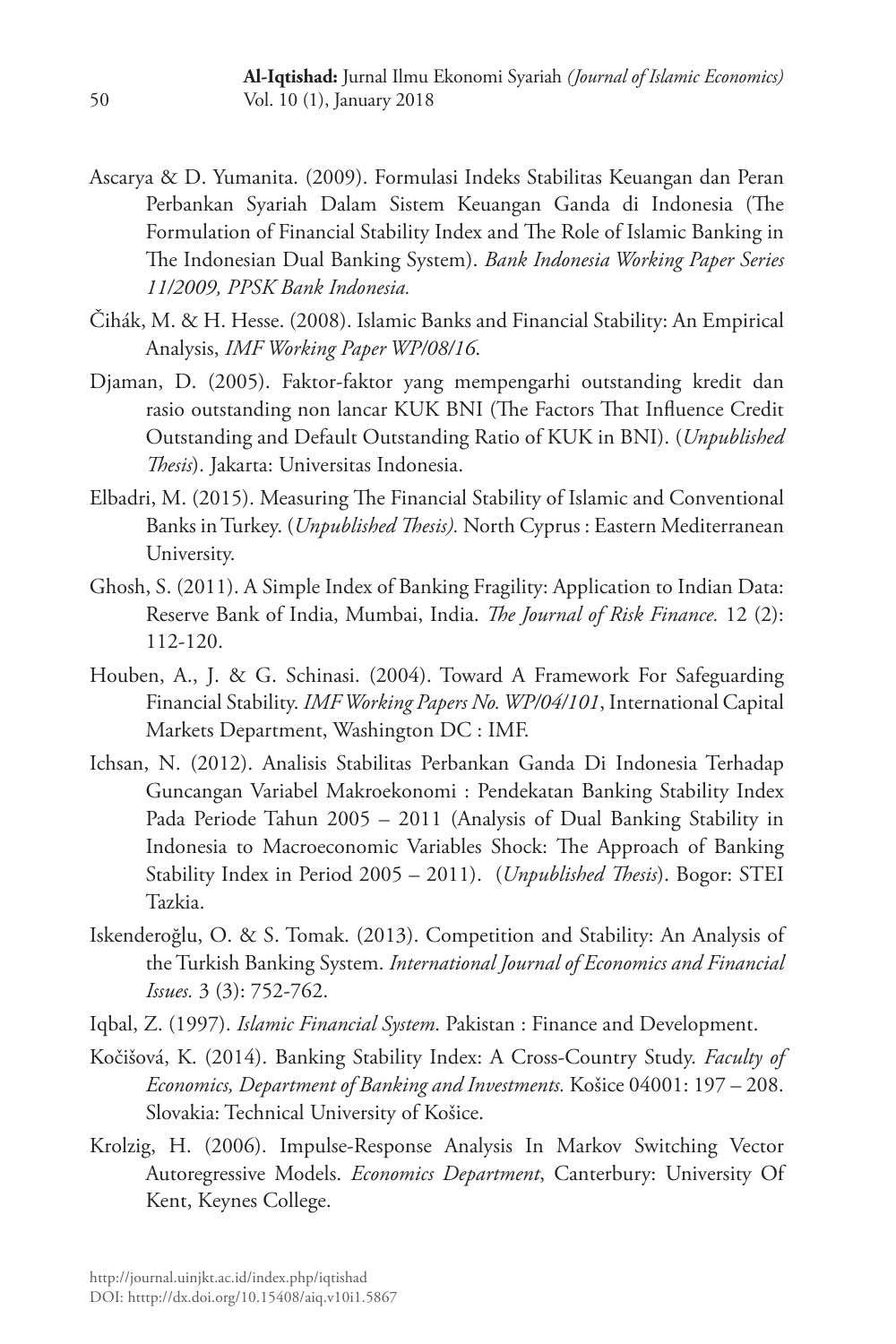- Kusuma, D.B. & J. Duasa. (2017). Building an Early Warning towards The Resilience of Islamic Banking in Indonesia. *Al-Iqtishad: Jurnal Ilmu Ekonomi Syariah (Journal of Islamic Economics*). 9 (1): 13-32.
- Laeven, L. dan Valencia F. (2012). Systemic Banking Crises Database: An Update. *IMF Working Paper. WP/12/163.*
- Levine, R. (2004). Finance and Growth, Theory and Evidence. *Working Paper 10766.* National Bureau of Economic Research.
- Nasution, A. (2003). Masalah-Masalah Sistem Keuangan dan Perbankan Indonesia, Stabilitas Sistem Keuangan : Urgensi, Implikasi Hukum, dan Agenda Ke depan (The Problems in the Indonesia Financial and Banking System, Financial Stability System: Urgency, Legal Implication & The Forthcoming Agenda). *Proceeding Seminar Pembangunan Hukum Nasional VIII*. Jakarta: Departemen Kehakiman dan HAM RI.
- Nurfalah, I. (2015). Deteksi Dini Krisis Perbankan Pada Sistem Keuangan Ganda Di Indonesia: Pendekatan Markov Switching (Early Detection of Banking Crisis in Dual Financial System: The Markov Switching Approach). (*Unpublished Thesis*). Bogor: STEI Tazkia.
- Permatasari, H. (2014). Pemodelan Markov Switching Vector Autoregressive (The Modelling of Markov Switching Vector Autoregressive). *(Unpublished Thesis*). Semarang : Universitas Diponegoro.
- Rahim, S. & R. Zakaria. (2013). Comparison on Stability Between Islamic and Conventional Banks in Malaysia. *Journal of Islamic Economics, Banking and Finance.* 9 (3): 131 – 149.
- Rajhi, W. & A.H. Slim. (2013). Islamic Banks And Financial Stability: A Comparative Empirical Analysis Between Mena And Southeast Asian Countries. *Région Et Développement.* 37*:* 150 – 177.
- Schinasi, G. (2004). Defining Financial Stability. *WP/04/187. Working Paper*.
- Segoviano, A & C. Goodhart. (2009). Banking Stability Measures. *IMF Working Paper.*
- Shayegani, B. & M.A. Arani. (2012). A Study on the Instability of Banking Sector in Iran Economy. *Australian Journal of Basic and Applied Sciences*. 6 (1): 213- 221.
- Simorangkir, I. (2012). Kajian Indikator Peringatan Dini Bank Runs Di Indonesia: Pendekatan Markov-Switching (The Studies of Early Warning System of Bank Runs in Indonesia: The Markov Switching Approach). *Working Paper Bank Indonesia*.